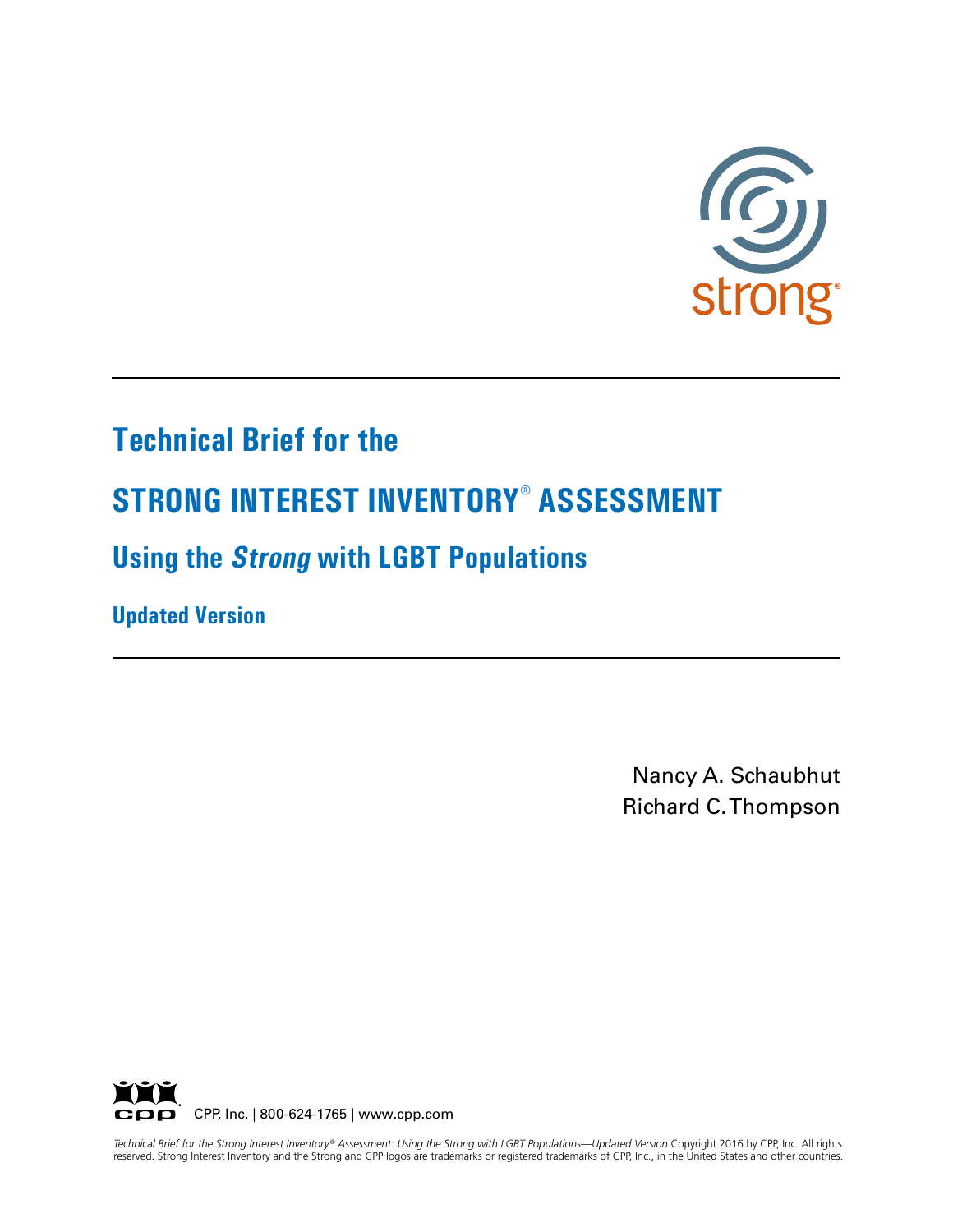## INTRODUCTION

The *Strong Interest Inventory*® *(Strong)* assessment is one of the most widely used career planning tools, helping high school and college students, as well as people in transition, make fulfilling career choices. Because the instrument is so widely used, the publisher, CPP, Inc., continues to examine the assessment for use in specific populations. This technical brief summarizes the measurement properties of the *Strong* assessment when used with samples of lesbian, gay, bisexual, and transgender (LGBT) individuals. Specifically, reliability coefficients and correlations among *Strong* scales are reported for several samples. Readers are encouraged to use this document in conjunction with the *Strong Interest Inventory*® *Manual* (Donnay, Morris, Schaubhut, & Thompson, 2005).

The *Strong Interest Inventory* assessment helps individuals match their interests with different occupational, educational, and leisure pursuits. It compares clients' level of interest on a wide range of familiar items with the interests of people who are successfully employed in different occupations. The information provided by the *Strong* can be used to help clients make sound educational and career decisions.

The five main types of data provided by the *Strong* assessment are

- General Occupational Theme (GOT) scores
- Basic Interest Scale (BIS) scores
- Occupational Scale (OS) scores
- Personal Style Scale (PSS) scores
- Administrative indexes

Knowing clients' gender is required for scoring certain scales on the *Strong,* namely the GOTs and OSs, as research shows that men and women have different interests. And because the *Strong* reports occupational interests based on separate scale computations by gender, occasionally a question is raised about the impact of sexual orientation or gender identification on the results of the assessment. Research data on the *Strong,* albeit earlier versions of the assessment (1994, 2004), show that it is not biased in regard to either. Specific suggestions for using the *Strong* instrument with LGBT clients are available.

Jeffrey Prince and Michael Potoczniak (2012) have several suggestions that career counselors working with LGBT clients may find useful:

- Discuss the client's feelings about assessments in general and allay any concerns.
- Discuss specific assessments that may be beneficial to the client (e.g., the *Strong* assessment).
- Determine the goals of counseling (e.g., selecting an academic major).
- Be ready to collaborate with the client more than usual to provide a *Strong* interpretation that is ethical, useful to the client, and accurate.
- Deliver information in a manner that takes into account the client's identity and values.
- Provide assessment results in a way that helps the client feel empowered to seek out resources and opportunities in the community in which the individual is a member.

*Strong* Certification Program instructor C. Hollatz-Wisely suggests that administrators tell all their clients (not only LGBT clients) to indicate *identified* gender. Clients who identify as transgender will select their identified gender or identified gender expression. Clients who identify as genderneutral or genderqueer will need to choose a gender as a starting place, and for them *Strong* reports for either gender may be used (personal communication, November 19, 2014).

For the current version of the *Strong,* opposite-gender scores on the Occupational Scales are not provided in the initial *Strong* Profile or *Strong* Interpretive Report as was done on some earlier versions. However, the career counselor does have the option to generate an opposite-gender report for use with a client at no additional cost. Vicki Campbell (1987) provided a few guidelines for this approach:

- Consider patterns of interests when evaluating the significance of high scores on opposite-gender scales.
- Consider traditional roles of men and women to understand differences between scores on male and female scales in the same occupation.
- Consider the mean of the reference group when evaluating the meaningfulness of high scores for scales with traditional cultural differences—for example, gender differences on General Occupational Themes such as Realistic (where men tend to score higher) and Artistic (where women tend to score higher).

Based on anecdotal evidence from *Strong* administrators, such as career counselors, it is known that typically the opposite-gender reports option is used when respondents are members of the LGBT community and may identify more with interests of the opposite gender. Additionally, research on sexual orientation and occupational interests has shown that gay men's interests were more similar to those of women than to those of straight men (Lippa, 2002; 2008). For example, Holland (1985) found that gay men's interests were more Artistic and Social than those of straight men. Also Ellis, Ratnasingam, and Wheeler (2012) found that homosexual men had interests similar to those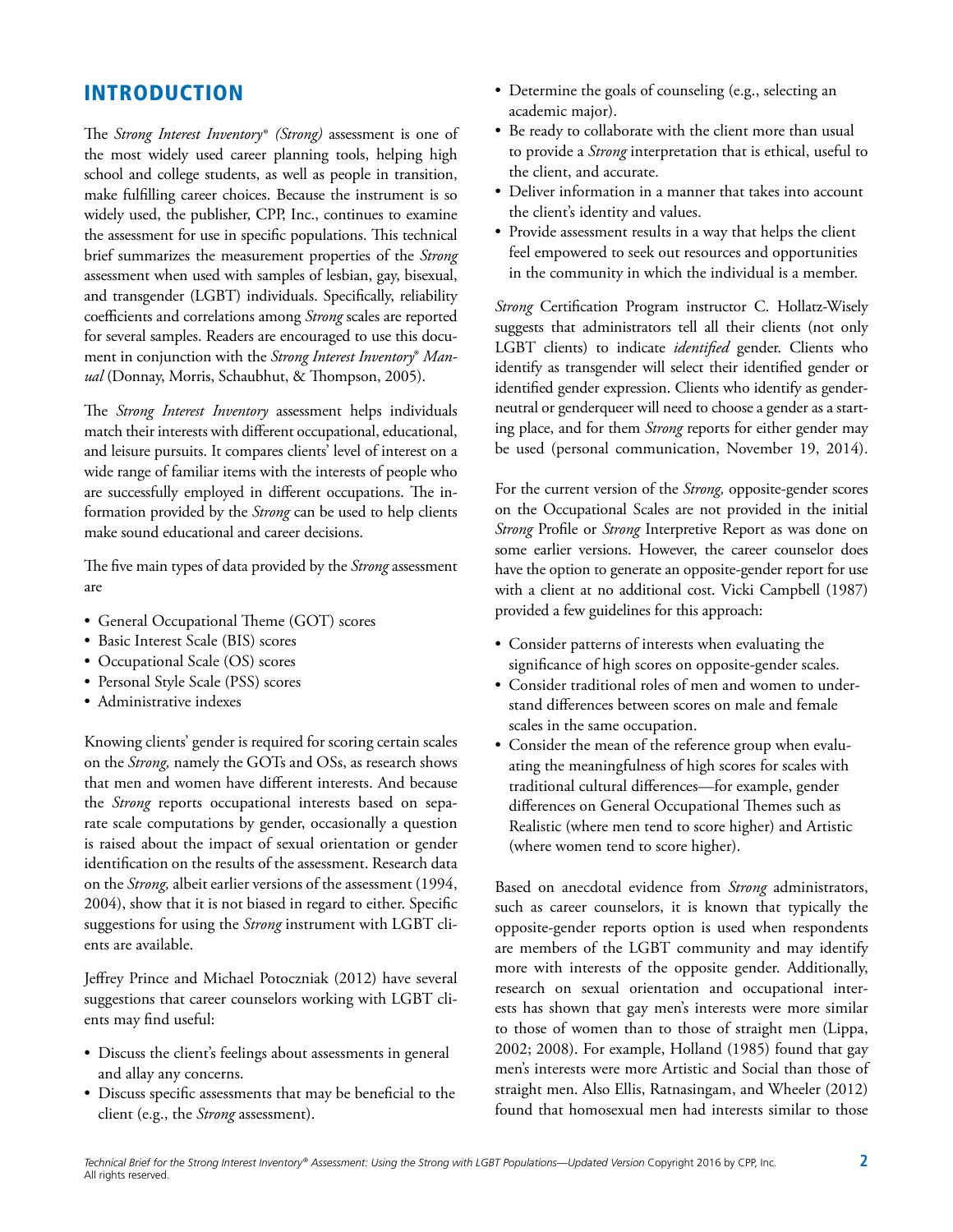of heterosexual women (e.g., occupations including actor/ actress, beautician, nurse, and dress designer), whereas homosexual women shared more interests with heterosexual men (e.g., occupations including auto mechanic, high school coach, and wildlife photographer).

## SAMPLE DESCRIPTIONS

Three samples were utilized in this technical brief: a CPP sample in which opposite-gender reports were generated, a stratified sample that was collected via a third-party market research vendor, and a convenience sample collected with the help of OUT for Work, a nonprofit organization that aids LGBT students with career planning and employment opportunities.

## CPP Sample

A sample consisting of 127 individuals in which oppositegender reports were employed was collected from CPP's commercial website. It should be noted that an examination of *Strong* data from April 2012 to October 2013 revealed that out of the 340,000 *Strong Interest Inventory* assessments administered during that period, only 127 oppositegender reports were generated. It is possible that so few opposite-gender reports were generated because career counselors were not aware of the option, or because such a

course was considered unnecessary to use the *Strong* successfully with clients.

## Stratified Sample

This sample was collected through a market research company with specific targets set so that the sample would include different groups of people, including students and employed adults, as well as gays, lesbians, and transgender individuals. This sample consisted of 406 individuals.

## Convenience Sample

The organization OUT for Work assisted in the collection of this sample by inviting LGBT participants to complete the *Strong* assessment as part of a 2014 research project. This sample consists of 189 individuals who completed the *Strong*  as well as three additional demographic items. These items and response options were specifically chosen by OUT for Work to meet the needs of the targeted population, and are presented in Figure 1 (number and percentage of individuals in the sample follow each item response).

Complete demographic descriptions of each of these three samples are presented in Table 1. Note that there are some items that were not asked, or asked differently, of different samples.

#### **OUT FOR WORK'S 2014 DEMOGRAPHIC SURVEY OF THE LGBT COMMUNITY**

**Please select the sexual orientation that you believe best describes you. Sexual orientation here is defined as the term used to refer to your physical, emotional, or spiritual attraction toward others. Please choose only one term, even though many may apply. Ideally, you will choose the term that you think fits you the best or most of the time.** 

- $\Box$  Asexual (do not experience sexual attraction toward other people) ( $n = 2, 1.1\%$ )
- **a** Bisexual (experience attraction toward both genders) ( $n = 29, 15.3\%$ )
- $\Box$  Demisexual (do not experience sexual attraction without a strong emotional connection) ( $n = 4$ , 2.1%)
- **Q** Lesbian (woman who is attracted to women) ( $n = 42$ , 22.2%)
- Gay (man who is attracted to men)  $(n = 69, 36.5\%)$
- $\Box$  Heterosexual (experience attraction toward the opposite gender) ( $n = 7, 3.7\%$ )
- $\Box$  Pansexual (experience attraction for members of all gender identities or expressions) ( $n = 27, 14.3\%$ )
- Questioning (currently exploring sexual orientation) ( $n = 6, 3.2\%$ )
- G Skoliosexual (experience attraction to genderqueer and transsexual people and expressions) ( $n = 1, 0.5\%$ )
- $\Box$  MSM (men who engage in same-sex behavior, but do not necessarily self-identify as gay/bisexual) ( $n = 1, 0.5\%$ )
- $\Box$  FSF (women who engage in same-sex behavior, but do not necessarily self-identify as gay/bisexual) ( $n = 1, 0.5\%$ )

**Figure 1. OUT for Work's 2014 Demographic Survey of the LGBT Community** *(cont'd)*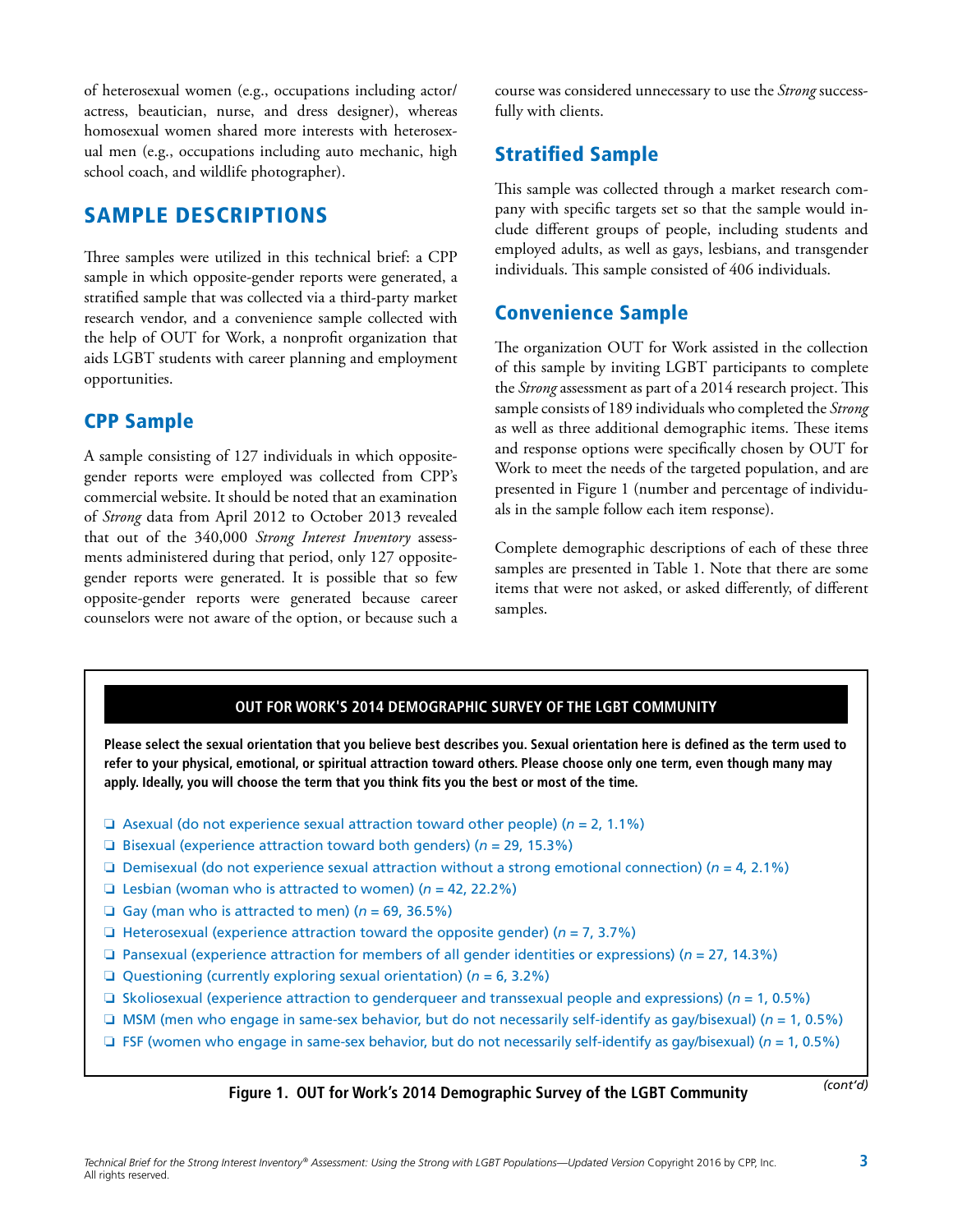#### **OUT FOR WORK'S 2014 DEMOGRAPHIC SURVEY OF THE LGBT COMMUNITY (CONT'D)**

**Please select the gender that resonates the most with you. Gender here is defined as your internal perception of gender, and how you label yourself. Please choose only one term, even though many may apply. Ideally, you will choose the term that you think fits you the best or most of the time.** 

- Genderless (you do not identify with any gender) ( $n = 1, 0.5\%$ )
- $\Box$  Agender (you are internally ungendered or have not felt a sense of gender identity) ( $n = 3, 1.6\%$ )
- □ Bigender (you fluctuate between traditionally "female" and "male" gender-based behavior and identities)  $(n = 7, 3.7\%$
- $\Box$  Third Gender (you do not identify with traditional genders of "woman" and "man", but identify with another gender) (*n* = 1, 0.5%)
- $\Box$  Transsexual (your gender identity is the binary opposite of your biological sex, you may undergo medical treatments to change your biological sex or live as the opposite sex) (*n* = 1, 3.7%)
- $\Box$  Transgender (a blanket term used to describe all people who are not cisgender) ( $n = 1, 0.5\%$ )
- $\Box$  Cisgender (your gender identity, expression, and biological sex all align (e.g., man, masculine, male) (*n* = 112, 59.3%)
- $\Box$  Cross Dresser/Transvestite (you dress as the binary opposite gender expression for many reasons) ( $n = 1, 0.5\%$ )
- **a** Trans-man (you identify as a man, but were assigned a female sex at birth) ( $n = 6, 3.2\%$ )
- **Trans-woman (you identify as a woman, but were assigned a male sex at birth); (** $n = 2, 1.1\%$ **)**
- $\Box$  Two-Spirit (a term traditionally used by Native Americans to recognize those who possess qualities or fill roles of both genders); (*n* = 5, 2.6%)
- $\Box$  Gender Fluid (your gender identification and presentation shifts, whether within or outside of societal genderbased expectations); (*n* = 6, 3.2%)
- $\Box$  Gender Non-Conforming (you don't conform to society's expectations of gender expression based on the gender binary, expectations of masculinity and femininity) (*n* = 16, 8.5%)
- $\Box$  Genderqueer (your gender identity is neither man nor woman, is between or beyond both genders, or is some combination of genders)  $(n = 10, 5.3\%)$
- **a** Pangender (your gender identity is comprised of all or many gender expressions) ( $n = 2, 1.1\%$ )

**Please select the sex that you identify with most. Sex here is defined as your physical anatomy and gendered hormones you were born with. Please choose only one term, even though many may apply. Ideally, you will choose the term that you think fits you the best or most of the time.** 

- $\Box$  Female (you were born with a specific set of sexual anatomy (e.g., 46, XX phenotype, ovaries, higher levels of estrogen) pursuant to this label (*n* = 96, 50.8%)
- □ Male (you were born with a specific set of sexual anatomy (e.g. 46, XY phenotype, testes, higher levels of testosterone) pursuant to this label (*n* = 76, 40.2%)
- $\Box$  FTM (you have undergone medical treatments to change your biological sex Female to Male) ( $n = 10, 5.3\%$ )
- $\Box$  MTF (you have undergone medical treatments to change your biological sex Male to Female) ( $n = 6, 3.2\%$ )
- $\Box$  Intersex (you have a set of sexual anatomy that doesn't fit within the labels of female or male (e.g., 47, XXY) phenotype, uterus and penis) (*n* = 1, 0.5%)

*Source:* OUT for Work, 2014. Used with permission by OUT for Work.

#### **Figure 1. OUT for Work's 2014 Demographic Survey of the LGBT Community**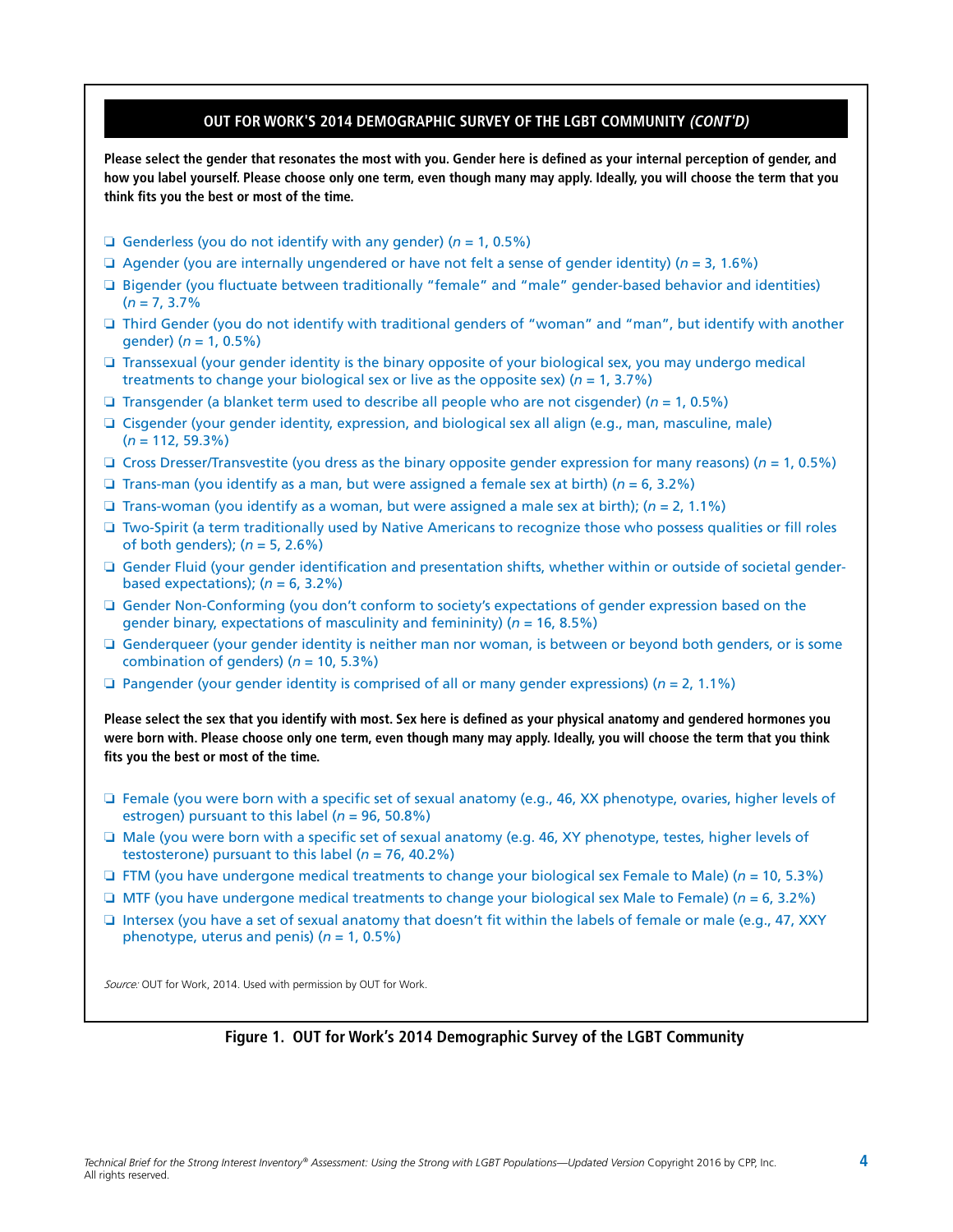### **TABLE 1. DEMOGRAPHIC DESCRIPTION OF THE THREE SAMPLES**

|                                 |             | <b>CPP Sample</b><br>$(N = 127)$ |                         | <b>Stratified Sample</b><br>$(N = 406)$ |                | <b>Convenience Sample</b><br>$(N = 189)$ |
|---------------------------------|-------------|----------------------------------|-------------------------|-----------------------------------------|----------------|------------------------------------------|
| <b>Demographic</b>              | $\mathbf n$ | $\frac{0}{6}$                    | n                       | $\frac{9}{6}$                           | n              | $\frac{0}{0}$                            |
| <b>Gender (Sex)</b>             |             |                                  |                         |                                         |                |                                          |
| Female                          | 67          | 52.8                             | 206                     | 50.7                                    | 96             | 50.8                                     |
| <b>Male</b>                     | 60          | 47.2                             | 200                     | 49.3                                    | 76             | 40.2                                     |
| Other                           | n/a         | n/a                              | n/a                     | n/a                                     | 17             | 9.0                                      |
| <b>Sexual Orientation*</b>      |             |                                  |                         |                                         |                |                                          |
| Homosexual                      | n/a         | n/a                              | 335                     | 82.5                                    | n/a            | n/a                                      |
| Transgender                     | n/a         | n/a                              | 71                      | 17.5                                    | n/a            | n/a                                      |
| <b>Employment Status</b>        |             |                                  |                         |                                         |                |                                          |
| <b>Employed full-time</b>       | 14          | 11.0                             | 183                     | 46.3                                    | 96             | 50.8                                     |
| <b>Employed part-time</b>       | 10          | 7.9                              | 15                      | 3.7                                     | 16             | 8.5                                      |
| Not working for income          | 3           | 2.4                              | $6\phantom{1}6$         | 1.5                                     | 6              | 3.2                                      |
| <b>Retired</b>                  | $\mathbf 0$ | 0.0                              | $\overline{7}$          | 1.8                                     | $\overline{2}$ | 1.1                                      |
| <b>Student</b>                  | 42          | 33.1                             | 173                     | 42.6                                    | 61             | 32.3                                     |
| Self-employed                   | 5           | 3.9                              | 8                       | 2.0                                     | $\mathbf 0$    | 0.0                                      |
| None of the above / no response | 53          | 41.6                             | 14                      | 3.5                                     | 8              | 4.3                                      |
| <b>Education Level</b>          |             |                                  |                         |                                         |                |                                          |
| Some high school                | 5           | 3.9                              | 32                      | 7.9                                     | $\bf{0}$       | 0.0                                      |
| High school diploma / GED       | 22          | 17.3                             | 45                      | 11.1                                    | 3              | 1.6                                      |
| Trade / technical training      | 1           | 0.8                              | 11                      | 2.7                                     | $\mathbf{1}$   | 0.5                                      |
| Some college (no degree)        | 34          | 26.8                             | 141                     | 34.7                                    | 51             | 27.0                                     |
| Associate degree                | 3           | 2.4                              | 34                      | 8.4                                     | 12             | 6.3                                      |
| <b>Bachelor's degree</b>        | 24          | 18.9                             | 70                      | 17.2                                    | 46             | 24.3                                     |
| <b>Master's degree</b>          | 15          | 11.8                             | 59                      | 14.5                                    | 53             | 28.0                                     |
| Professional degree (e.g., MD)  | 1           | 0.8                              | 8                       | 2.0                                     | $\overline{2}$ | 1.1                                      |
| Doctorate degree (e.g., PhD)    | $\bf{0}$    | 0.0                              | $\overline{2}$          | 0.5                                     | 19.0           | 10.1                                     |
| No response                     | 22          | 17.3                             | $\overline{\mathbf{4}}$ | 1.0                                     | $\overline{2}$ | 1.1                                      |
| <b>Average Age</b>              |             | 29                               |                         | 32                                      |                | 35                                       |
| <b>Dates Collected</b>          |             | January 2011-<br>September 2014  |                         | January 2014-<br><b>March 2014</b>      |                | February 2014-<br><b>March 2014</b>      |

*Note:* n/a indicates that the item was not included in this sample.

\*The item or response options for this category were different across the three samples.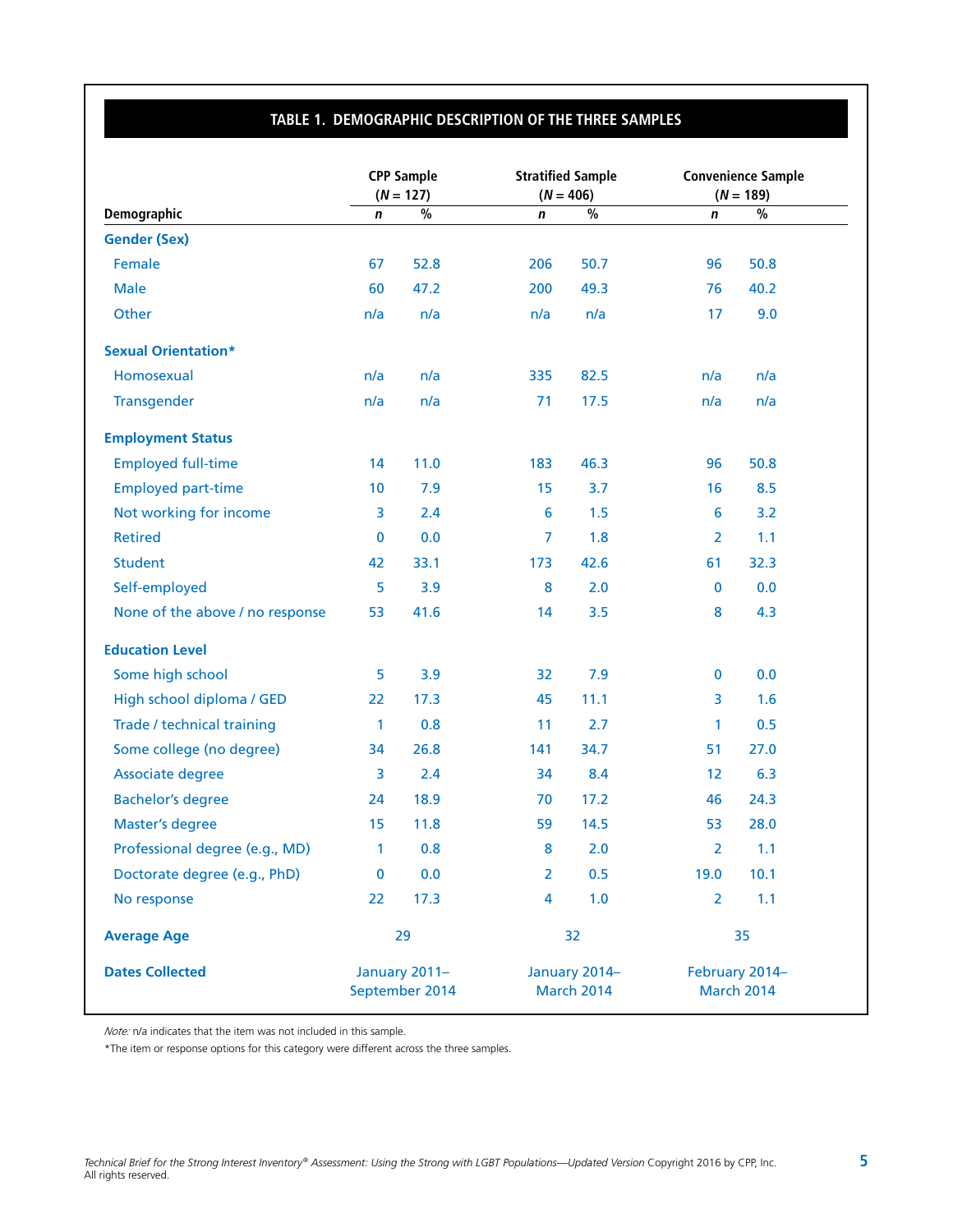# RELIABILITY OF THE GOTs, BISs, AND PSSs

*Reliability* refers to the consistency of measurement. An assessment is said to be reliable when it produces a consistent, although not necessarily identical, result. One common measure of reliability is *internal consistency reliability,* which evaluates the consistency of responses across items intended to measure the same concept or construct. Internal consistency reliabilities (i.e., Cronbach's alpha) for the three samples are examined below.

## Internal Consistency

Table 2 shows the internal consistency reliabilities of the General Occupational Themes (GOTs), Basic Interest Scales (BISs), and Personal Style Scales (PSSs) for the three

samples as a whole. Separately, reliabilities are included based on available demographics and sample sizes (homosexual and transgender for the stratified sample; men and women for the CPP and convenience samples). Overall, the reliabilities are similar to those reported for the U.S. General Representative Sample (GRS) in the *Strong Interest Inventory*® *Manual* (Donnay et al., 2005).

## TYPICALITY INDEX

The typicality index is the result of a multipart computation that provides the career professional with a quick check for potentially invalid or unusual responses. It identifies response profiles that appear to be random and those that appear to be outside the normal range of responses, or both. Potential concerns, along with suggestions regarding the apparent issue, are provided on the last page of the *Strong* 

|                                           |                         | CPP Sample $(N=127)$ |       |                         | Stratified Sample ( $N = 406$ ) |                           |                         | Convenience Sample ( $N = 189$ ) |       |  |
|-------------------------------------------|-------------------------|----------------------|-------|-------------------------|---------------------------------|---------------------------|-------------------------|----------------------------------|-------|--|
|                                           | <b>Combined</b>         | Men                  | Women | <b>Combined</b>         | Homo-                           | Trans-<br>sexuals sexuals | Combined Men            |                                  | Women |  |
|                                           |                         | $(n = 60) (n = 67)$  |       |                         | $(n = 335) (n = 71)$            |                           |                         | $(n = 76) (n = 96)$              |       |  |
| <b>Scale</b>                              | <b>Cronbach's Alpha</b> |                      |       | <b>Cronbach's Alpha</b> |                                 |                           | <b>Cronbach's Alpha</b> |                                  |       |  |
| <b>GOTs</b>                               |                         |                      |       |                         |                                 |                           |                         |                                  |       |  |
| Realistic                                 | .89                     | .89                  | .88   | .93                     | .92                             | .95                       | .90                     | .92                              | .89   |  |
| Investigative                             | .92                     | .93                  | .92   | .94                     | .94                             | .94                       | .93                     | .93                              | .93   |  |
| <b>Artistic</b>                           | .93                     | .93                  | .92   | .95                     | .95                             | .93                       | .93                     | .93                              | .93   |  |
| <b>Social</b>                             | .92                     | .91                  | .93   | .95                     | .94                             | .96                       | .93                     | .94                              | .91   |  |
| <b>Enterprising</b>                       | .91                     | .90                  | .91   | .94                     | .93                             | .95                       | .92                     | .92                              | .90   |  |
| Conventional                              | .90                     | .85                  | .92   | .94                     | .94                             | .96                       | .91                     | .92                              | .91   |  |
| <b>BISs</b>                               |                         |                      |       |                         |                                 |                           |                         |                                  |       |  |
| <b>Mechanics &amp;</b><br>Construction    | .87                     | .88                  | .86   | .91                     | .90                             | .93                       | .88                     | .88                              | .88   |  |
| <b>Computer Hardware</b><br>& Electronics | .91                     | .90                  | .91   | .93                     | .93                             | .94                       | .92                     | .91                              | .93   |  |
| <b>Military</b>                           | .86                     | .84                  | .87   | .89                     | .87                             | .92                       | .86                     | .87                              | .87   |  |
| <b>Protective Services</b>                | .78                     | .69                  | .83   | .86                     | .86                             | .90                       | .82                     | .78                              | .85   |  |
| <b>Nature &amp; Agriculture</b>           | .88                     | .87                  | .89   | .92                     | .91                             | .93                       | .92                     | .93                              | .92   |  |
| <b>Athletics</b>                          | .87                     | .88                  | .85   | .92                     | .91                             | .94                       | .91                     | .91                              | .91   |  |
| <b>Science</b>                            | .87                     | .88                  | .88   | .90                     | .90                             | .90                       | .88                     | .88                              | .88   |  |
| Research                                  | .86                     | .83                  | .87   | .88                     | .88                             | .87                       | .83                     | .84                              | .83   |  |

*(cont'd)*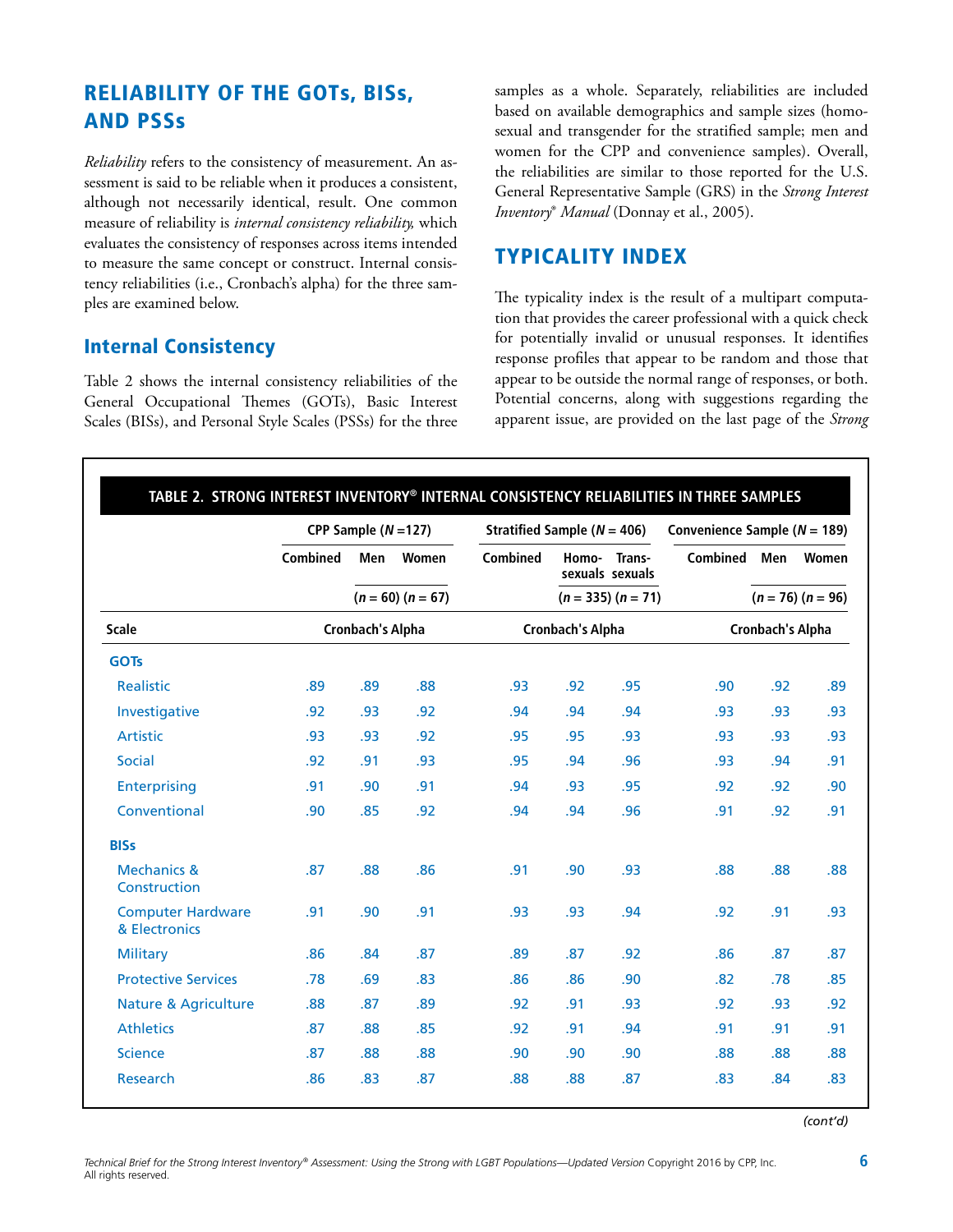|                                                 | CPP Sample $(N=127)$ |                         |                     |          |                         | Stratified Sample ( $N = 406$ ) |                 |     | Convenience Sample ( $N = 189$ ) |  |  |
|-------------------------------------------------|----------------------|-------------------------|---------------------|----------|-------------------------|---------------------------------|-----------------|-----|----------------------------------|--|--|
|                                                 | Combined             | Men                     | Women               | Combined | Homo-                   | Trans-<br>sexuals sexuals       | <b>Combined</b> |     | Men Women                        |  |  |
|                                                 |                      |                         | $(n = 60) (n = 67)$ |          |                         | $(n = 335) (n = 71)$            |                 |     | $(n = 76) (n = 96)$              |  |  |
| <b>Scale</b>                                    |                      | <b>Cronbach's Alpha</b> |                     |          | <b>Cronbach's Alpha</b> |                                 |                 |     | <b>Cronbach's Alpha</b>          |  |  |
| <b>BISs (cont'd)</b>                            |                      |                         |                     |          |                         |                                 |                 |     |                                  |  |  |
| <b>Medical Science</b>                          | .85                  | .82                     | .87                 | .86      | .86                     | .88                             | .83             | .84 | .83                              |  |  |
| <b>Mathematics</b>                              | .90                  | .89                     | .91                 | .92      | .92                     | .92                             | .91             | .90 | .91                              |  |  |
| <b>Visual Arts &amp; Design</b>                 | .87                  | .85                     | .88                 | .89      | .89                     | .87                             | .86             | .86 | .89                              |  |  |
| <b>Performing Arts</b>                          | .85                  | .81                     | .88                 | .87      | .87                     | .85                             | .86             | .87 | .86                              |  |  |
| <b>Writing &amp; Mass</b><br>Communication      | .89                  | .89                     | .89                 | .89      | .90                     | .86                             | .87             | .86 | .88                              |  |  |
| <b>Culinary Arts</b>                            | .84                  | .79                     | .87                 | .88      | .88                     | .88                             | .85             | .82 | .87                              |  |  |
| <b>Counseling &amp; Helping</b>                 | .82                  | .78                     | .86                 | .89      | .88                     | .90                             | .81             | .81 | .82                              |  |  |
| <b>Teaching &amp; Education</b>                 | .88                  | .89                     | .87                 | .91      | .91                     | .93                             | .90             | .92 | .88                              |  |  |
| <b>Human Resources</b><br>& Training            | .85                  | .82                     | .87                 | .87      | .87                     | .88                             | .86             | .87 | .83                              |  |  |
| <b>Social Sciences</b>                          | .78                  | .77                     | .78                 | .85      | .85                     | .84                             | .75             | .80 | .70                              |  |  |
| <b>Religion &amp; Spirituality</b>              | .90                  | .91                     | .90                 | .92      | .91                     | .93                             | .91             | .92 | .90                              |  |  |
| <b>Healthcare Services</b>                      | .85                  | .83                     | .87                 | .88      | .88                     | .90                             | .87             | .84 | .89                              |  |  |
| <b>Marketing &amp;</b><br>Advertising           | .82                  | .81                     | .83                 | .88      | .88                     | .90                             | .86             | .85 | .85                              |  |  |
| <b>Sales</b>                                    | .87                  | .84                     | .89                 | .92      | .91                     | .94                             | .86             | .85 | .84                              |  |  |
| Management                                      | .80                  | .73                     | .85                 | .87      | .85                     | .92                             | .85             | .85 | .84                              |  |  |
| Entrepreneurship                                | .83                  | .82                     | .84                 | .87      | .87                     | .86                             | .85             | .85 | .84                              |  |  |
| <b>Politics &amp; Public</b><br><b>Speaking</b> | .89                  | .87                     | .91                 | .91      | .90                     | .93                             | .91             | .91 | .90                              |  |  |
| Law                                             | .91                  | .91                     | .91                 | .92      | .92                     | .93                             | .89             | .86 | .90                              |  |  |
| <b>Office Management</b>                        | .81                  | .71                     | .86                 | .86      | .86                     | .86                             | .86             | .87 | .85                              |  |  |
| <b>Taxes &amp; Accounting</b>                   | .86                  | .82                     | .89                 | .88      | .86                     | .92                             | .86             | .84 | .88                              |  |  |
| Programming &<br><b>Information Systems</b>     | .88                  | .86                     | .90                 | .90      | .89                     | .90                             | .87             | .87 | .87                              |  |  |
| <b>Finance &amp; Investing</b>                  | .84                  | .84                     | .85                 | .88      | .88                     | .91                             | .86             | .87 | .84                              |  |  |
| <b>PSSs</b>                                     |                      |                         |                     |          |                         |                                 |                 |     |                                  |  |  |
| <b>Work Style</b>                               | .79                  | .77                     | .82                 | .91      | .91                     | .93                             | .85             | .88 | .83                              |  |  |
| <b>Learning Environment</b>                     | .89                  | .86                     | .91                 | .93      | .93                     | .94                             | .88             | .91 | .84                              |  |  |
| Leadership                                      | .84                  | .81                     | .86                 | .89      | .89                     | .92                             | .85             | .89 | .82                              |  |  |
| <b>Risk Taking</b>                              | .78                  | .78                     | .76                 | .82      | .81                     | .87                             | .75             | .76 | .77                              |  |  |
| <b>Team Orientation</b>                         | .78                  | .76                     | .80                 | .85      | .84                     | .86                             | .77             | .79 | .74                              |  |  |

*Note:* Samples were split into only those gender subsamples that were large enough to report reliability coefficients. Other genders (e.g., MTF, FTM, and intersex) or demographics were not included here because the sample sizes were too small.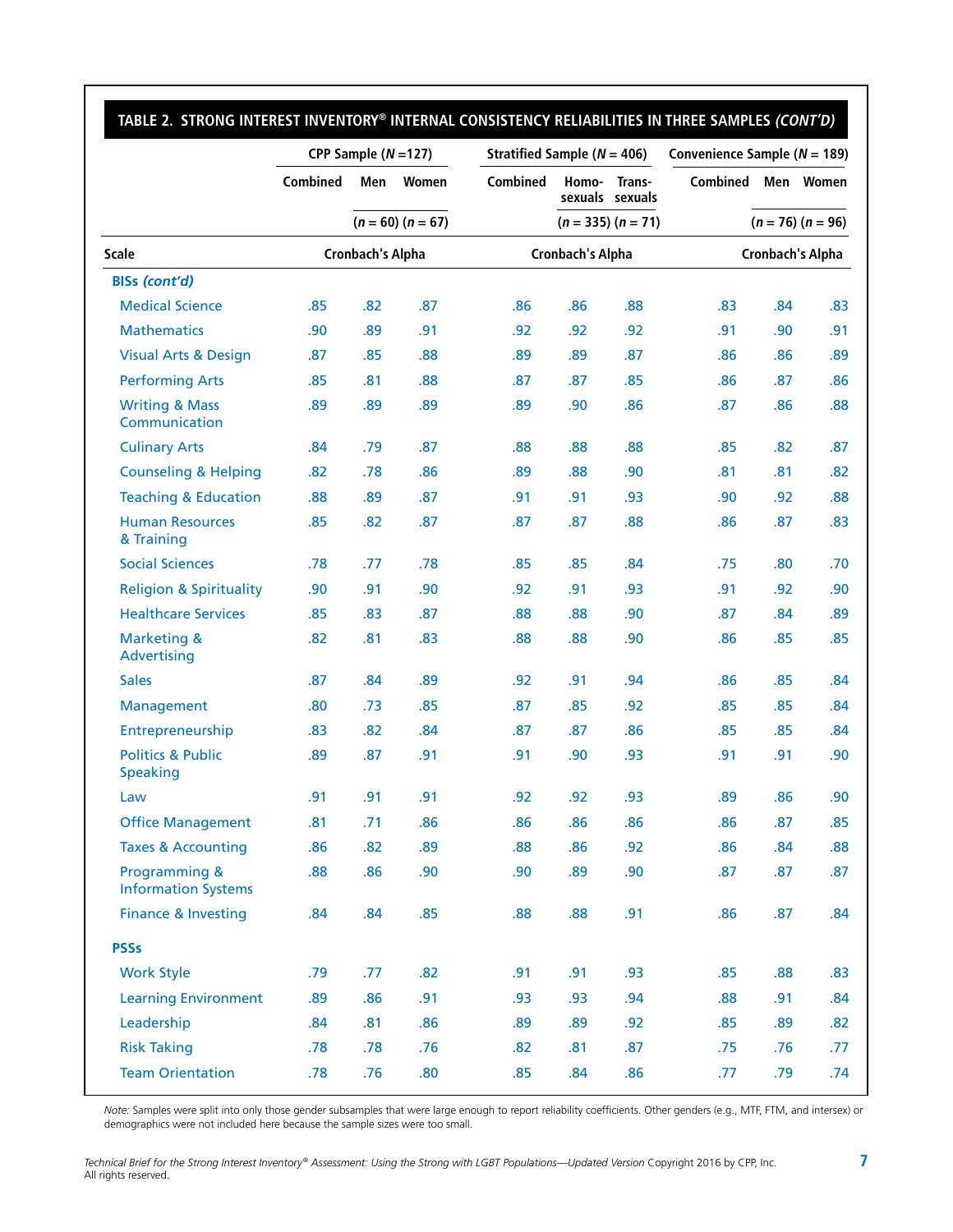Profile. A detailed description of the computation process and use of the typicality index is provided in the *Strong*  manual. In short, however, a score of 17 or greater indicates that the combination of item responses appears consistent, while a score of less than 17 indicates that the combination of item responses appears inconsistent. Table 3 shows the average typicality index scores for these three samples, and separately by gender. The typicality index is computed based on the consistency of responses to 24 pairs of *Strong* items (Donnay et al., 2005, p. 4). All average scores were at least 21, meaning that individuals in these samples responded to the *Strong* items in a consistent manner.

## VALIDITY

The validity of an assessment refers to the accuracy of the inferences that may be made based on the results of the assessment. An instrument is said to be valid when it measures what it has been designed to measure (Ghiselli, Campbell, & Zedeck, 1981; Murphy & Davidshofer, 2005). Additionally, a valid assessment maintains the same relationships with other assessments over time. Validity of personality assessments is often established through construct validity by showing that results of the assessment relate in a predictable

manner to results of other similar measures they should be related to (known as *convergent validity*) and are not related to results of measures they should not be related to (known as *divergent validity*). Convergent validity can be demonstrated when results of an assessment are related to results of other similar measures, observations, or other information that assess the same or a similar concept. Similarly, divergent validity can be demonstrated when results of an assessment fail to relate to other measures, observations, or information they should not be related to.

The convergent validity of the GOTs was examined by assessing the relationships between the GOT scales (i.e., the intercorrelations between the six scales), as well as the relationships between the GOT scales and the other scales of the *Strong* assessment (i.e., the correlations between the GOTs and OSs). The following sections present these findings.

## Intercorrelations Between the GOTs

Tables 4–6 shows the correlations among the GOTs in each sample. The pattern of correlations is similar to that reported for the GRS in the Strong Interest Inventory® Manual (Donnay, et al., 2005). Tables 7–12 show these correlations

|         | TABLE 3. TYPICALITY INDEX MEANS AND STANDARD DEVIATIONS FOR THREE SAMPLES |     |     |                          |     |     |                           |     |     |
|---------|---------------------------------------------------------------------------|-----|-----|--------------------------|-----|-----|---------------------------|-----|-----|
|         | <b>CPP Sample</b>                                                         |     |     | <b>Stratified Sample</b> |     |     | <b>Convenience Sample</b> |     |     |
| Gender  | М                                                                         | SD  | N   | М                        | SD  | N   | М                         | SD  | N   |
| Overall | 21.7                                                                      | 2.2 | 127 | 21.6                     | 2.0 | 406 | 21.7                      | 1.9 | 189 |
| Men     | 21.9                                                                      | 1.8 | 60  | 21.6                     | 1.9 | 200 | 21.4                      | 2.2 | 76  |
| Women   | 21.5                                                                      | 2.5 | 67  | 21.6                     | 2.1 | 206 | 21.9                      | 1.8 | 96  |

*Note:* Other genders (e.g., MTF, FTM, intersex) were not included here because sample sizes were too small.

| TABLE 4. INTERCORRELATIONS BETWEEN THE GOTS FOR THE CPP SAMPLE |                  |               |                 |               |                     |              |  |  |  |  |
|----------------------------------------------------------------|------------------|---------------|-----------------|---------------|---------------------|--------------|--|--|--|--|
| <b>Theme</b>                                                   | <b>Realistic</b> | Investigative | <b>Artistic</b> | <b>Social</b> | <b>Enterprising</b> | Conventional |  |  |  |  |
| Realistic                                                      |                  |               |                 |               |                     |              |  |  |  |  |
| Investigative                                                  | .56              |               |                 |               |                     |              |  |  |  |  |
| <b>Artistic</b>                                                | .27              | .26           |                 |               |                     |              |  |  |  |  |
| Social                                                         | $-.01$           | .10           | .45             |               |                     |              |  |  |  |  |
| Enterprising                                                   | .22              | .04           | .36             | .40           |                     |              |  |  |  |  |
| Conventional                                                   | .53              | .35           | .23             | .23           | .49                 |              |  |  |  |  |

*Note: N* = 127.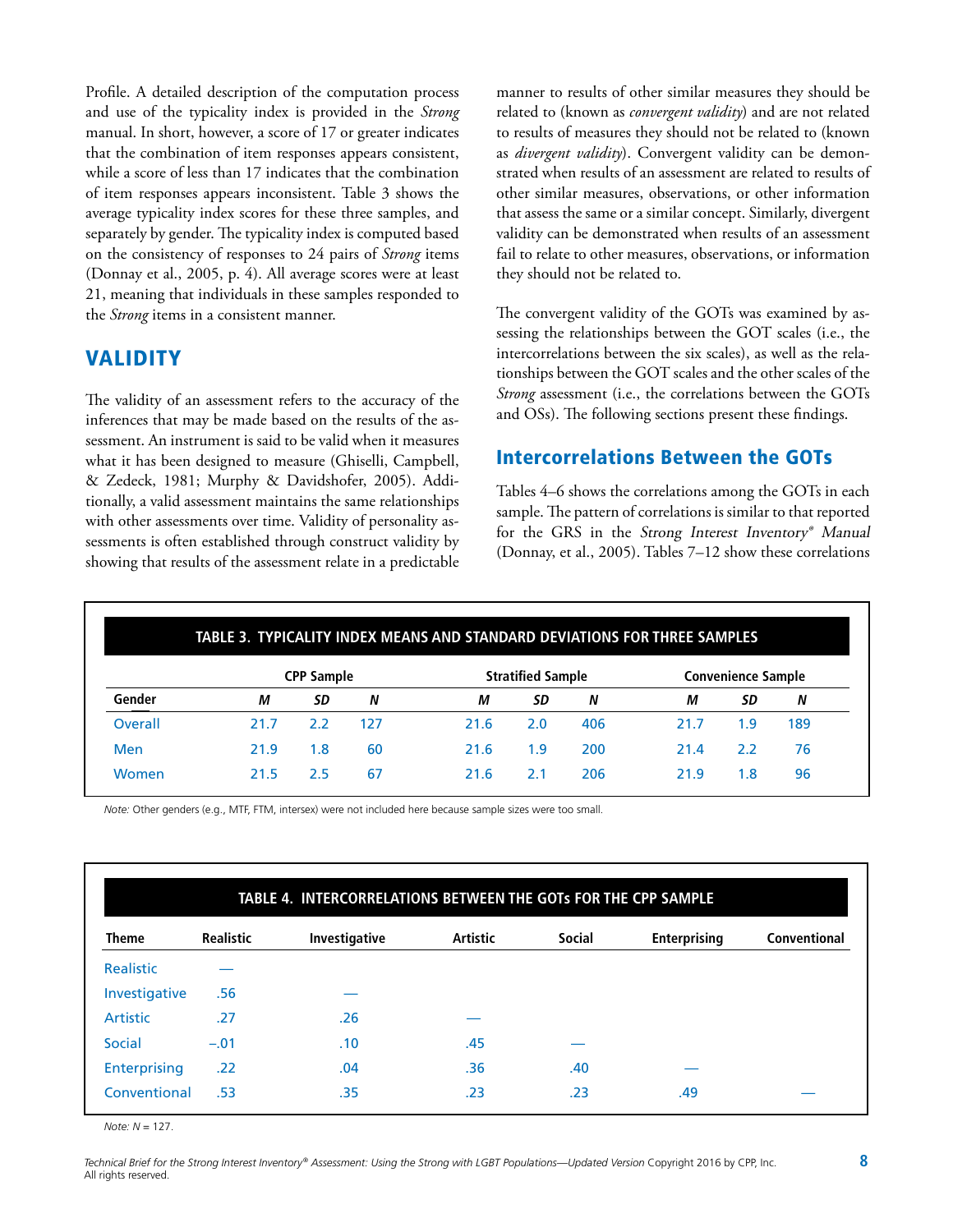|               | TABLE 5. INTERCORRELATIONS BETWEEN THE GOTs FOR THE STRATIFIED SAMPLE |               |                 |               |                     |              |  |  |  |  |  |
|---------------|-----------------------------------------------------------------------|---------------|-----------------|---------------|---------------------|--------------|--|--|--|--|--|
| <b>Theme</b>  | <b>Realistic</b>                                                      | Investigative | <b>Artistic</b> | <b>Social</b> | <b>Enterprising</b> | Conventional |  |  |  |  |  |
| Realistic     |                                                                       |               |                 |               |                     |              |  |  |  |  |  |
| Investigative | .64                                                                   |               |                 |               |                     |              |  |  |  |  |  |
| Artistic      | .42                                                                   | .46           |                 |               |                     |              |  |  |  |  |  |
| Social        | .51                                                                   | .52           | .56             |               |                     |              |  |  |  |  |  |
| Enterprising  | .54                                                                   | .41           | .42             | .65           |                     |              |  |  |  |  |  |
| Conventional  | .68                                                                   | .56           | .32             | .56           | .73                 |              |  |  |  |  |  |

*Note: N* = 406.

### **TABLE 6. INTERCORRELATIONS BETWEEN THE GOTs FOR THE CONVENIENCE SAMPLE**

| <b>Theme</b>    | <b>Realistic</b> | Investigative | Artistic | <b>Social</b> | <b>Enterprising</b> | Conventional |
|-----------------|------------------|---------------|----------|---------------|---------------------|--------------|
| Realistic       |                  |               |          |               |                     |              |
| Investigative   | .58              |               |          |               |                     |              |
| <b>Artistic</b> | .23              | .26           |          |               |                     |              |
| Social          | .09              | .25           | .33      |               |                     |              |
| Enterprising    | .19              | .07           | .32      | .46           |                     |              |
| Conventional    | .44              | .48           | .09      | .34           | .53                 |              |

*Note: N* = 189.

|               | TABLE 7. INTERCORRELATIONS BETWEEN THE GOTS FOR THE MALE CPP SAMPLE |               |                 |               |                     |              |  |  |  |  |  |
|---------------|---------------------------------------------------------------------|---------------|-----------------|---------------|---------------------|--------------|--|--|--|--|--|
| <b>Theme</b>  | <b>Realistic</b>                                                    | Investigative | <b>Artistic</b> | <b>Social</b> | <b>Enterprising</b> | Conventional |  |  |  |  |  |
| Realistic     |                                                                     |               |                 |               |                     |              |  |  |  |  |  |
| Investigative | .60                                                                 |               |                 |               |                     |              |  |  |  |  |  |
| Artistic      | .24                                                                 | .22           |                 |               |                     |              |  |  |  |  |  |
| Social        | $-.15$                                                              | $-.07$        | .33             |               |                     |              |  |  |  |  |  |
| Enterprising  | .16                                                                 | .03           | .42             | .25           |                     |              |  |  |  |  |  |
| Conventional  | .43                                                                 | .25           | .00.            | $-.07$        | .45                 |              |  |  |  |  |  |

*Note: N* = 60.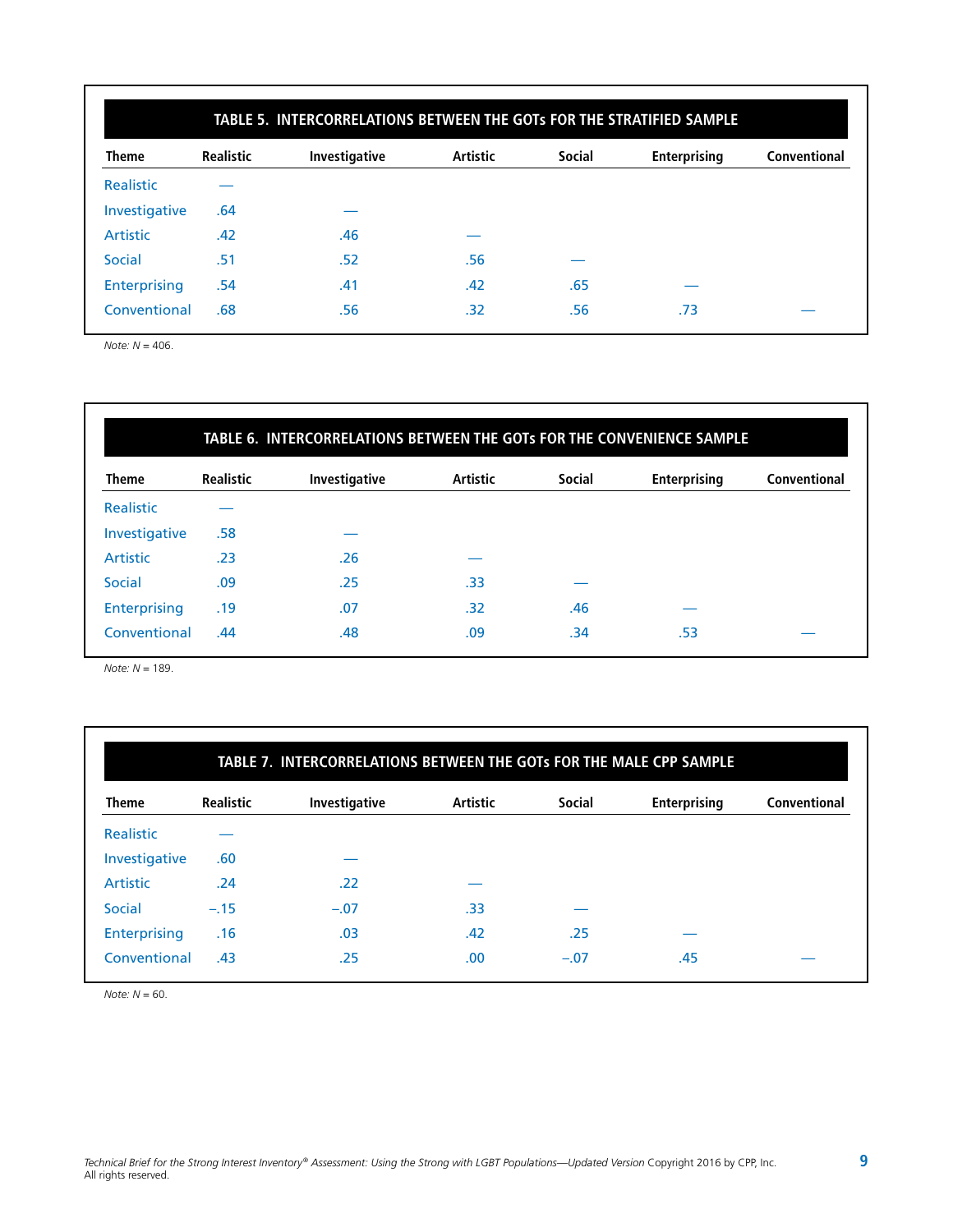|                  | TABLE 8. INTERCORRELATIONS BETWEEN THE GOTs FOR THE FEMALE CPP SAMPLE |               |                 |               |                     |              |  |  |  |  |  |
|------------------|-----------------------------------------------------------------------|---------------|-----------------|---------------|---------------------|--------------|--|--|--|--|--|
| <b>Theme</b>     | <b>Realistic</b>                                                      | Investigative | <b>Artistic</b> | <b>Social</b> | <b>Enterprising</b> | Conventional |  |  |  |  |  |
| <b>Realistic</b> |                                                                       |               |                 |               |                     |              |  |  |  |  |  |
| Investigative    | .56                                                                   |               |                 |               |                     |              |  |  |  |  |  |
| Artistic         | .32                                                                   | .29           |                 |               |                     |              |  |  |  |  |  |
| Social           | .14                                                                   | .24           | .56             |               |                     |              |  |  |  |  |  |
| Enterprising     | .25                                                                   | .05           | .30             | .55           |                     |              |  |  |  |  |  |
| Conventional     | .61                                                                   | .43           | .40             | .46           | .51                 |              |  |  |  |  |  |

*Note: N* = 67.

## **TABLE 9. INTERCORRELATIONS BETWEEN THE GOTs FOR THE MALE STRATIFIED SAMPLE**

| <b>Theme</b>        | <b>Realistic</b> | Investigative | <b>Artistic</b> | <b>Social</b> | <b>Enterprising</b> | Conventional |
|---------------------|------------------|---------------|-----------------|---------------|---------------------|--------------|
| <b>Realistic</b>    |                  |               |                 |               |                     |              |
| Investigative       | .63              |               |                 |               |                     |              |
| <b>Artistic</b>     | .46              | .48           |                 |               |                     |              |
| <b>Social</b>       | .60              | .59           | .61             |               |                     |              |
| <b>Enterprising</b> | .58              | .36           | .42             | .66           |                     |              |
| Conventional        | .73              | .55           | .35             | .62           | .72                 |              |

*Note: N* = 200.

| <b>Theme</b>    | <b>Realistic</b> | Investigative | <b>Artistic</b> | <b>Social</b> | <b>Enterprising</b> | Conventional |
|-----------------|------------------|---------------|-----------------|---------------|---------------------|--------------|
| Realistic       |                  |               |                 |               |                     |              |
| Investigative   | .65              |               |                 |               |                     |              |
| <b>Artistic</b> | .38              | .43           |                 |               |                     |              |
| <b>Social</b>   | .42              | .46           | .51             |               |                     |              |
| Enterprising    | .50              | .44           | .41             | .67           |                     |              |
| Conventional    | .64              | .55           | .29             | .52           | .73                 |              |

*Note: N* = 206.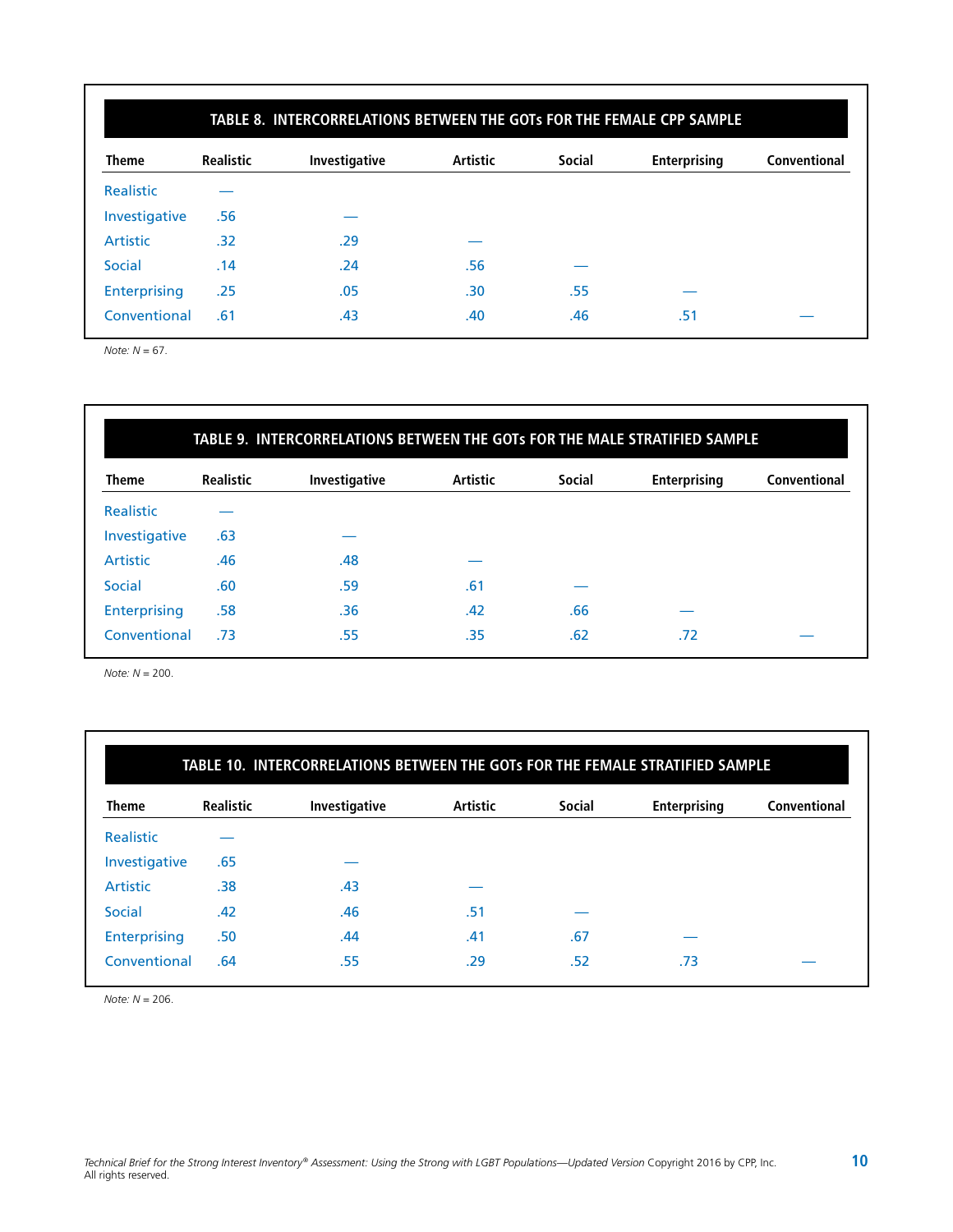|                  | TABLE 11. INTERCORRELATIONS BETWEEN THE GOTs FOR THE MALE CONVENIENCE SAMPLE |               |                 |               |              |              |  |  |  |  |  |
|------------------|------------------------------------------------------------------------------|---------------|-----------------|---------------|--------------|--------------|--|--|--|--|--|
| <b>Theme</b>     | <b>Realistic</b>                                                             | Investigative | <b>Artistic</b> | <b>Social</b> | Enterprising | Conventional |  |  |  |  |  |
| <b>Realistic</b> |                                                                              |               |                 |               |              |              |  |  |  |  |  |
| Investigative    | .65                                                                          |               |                 |               |              |              |  |  |  |  |  |
| <b>Artistic</b>  | .37                                                                          | .46           |                 |               |              |              |  |  |  |  |  |
| Social           | .23                                                                          | .37           | .51             |               |              |              |  |  |  |  |  |
| Enterprising     | .29                                                                          | .19           | .35             | .54           |              |              |  |  |  |  |  |
| Conventional     | .43                                                                          | .36           | .09             | .41           | .67          |              |  |  |  |  |  |

*Note: N* = 76.

| <b>Theme</b>    | <b>Realistic</b> | Investigative | <b>Artistic</b> | <b>Social</b> | Enterprising | Conventional |
|-----------------|------------------|---------------|-----------------|---------------|--------------|--------------|
| Realistic       |                  |               |                 |               |              |              |
| Investigative   | .52              |               |                 |               |              |              |
| <b>Artistic</b> | .15              | .17           |                 |               |              |              |
| Social          | .03              | .19           | .20             |               |              |              |
| Enterprising    | .23              | .02           | .34             | .30           |              |              |
| Conventional    | .50              | .60           | .10             | .23           | .37          |              |

*Note: N* = 96.

for men and women, respectively. The largest correlation for the overall samples was between the Realistic and Investigative scales ( $r = .56-.64$ ). The largest correlation for men in the sample was between the Realistic and Investigative scales  $(r = .60 - .65)$ , as it was for men in the GRS. For women, the largest correlation was also between Realistic and Investigative  $(r = .52–.65)$ , as it was for women in the GRS. These intercorrelations are a common way to demonstrate validity of the Strong assessment—that is, showing that the GOTs relate to one another in meaningful ways.

## Relationships Between the GOTs and OSs

The GOTs can provide a global view of an individual's occupational orientation. It is expected that people with common interests and preferences for similar work environments might subsequently choose similar jobs. Thus, when correlating the GOTs with the OSs, certain relationships are expected. Tables 13–30 illustrate the relationship between the GOTs and OSs for each of the six Themes in each of the three samples utilized for this technical brief. The five female (or male) OSs with the strongest and the five with the weakest relationships for women (or men) were selected, and the correlations for women (or men) are also shown. Both female and male Occupational Scales for both women and men in the samples were included in these analyses because sometimes members of the LGBT community identify with opposite-gender OSs. Results indicate that the pattern of relationships commonly found between the GOTs and OSs was found in the LGBT samples as well. For instance, women in both the GRS and all three LGBT samples that scored high on the Investigative Theme scored high on the Science Teacher OS. Additionally, men in the GRS and in the LGBT samples who scored high on the Realistic Theme scored high on the Firefighter OS. Overall, the correlations for both men and women in each sample for the male and female OSs were very similar, especially among the highest-scoring OSs.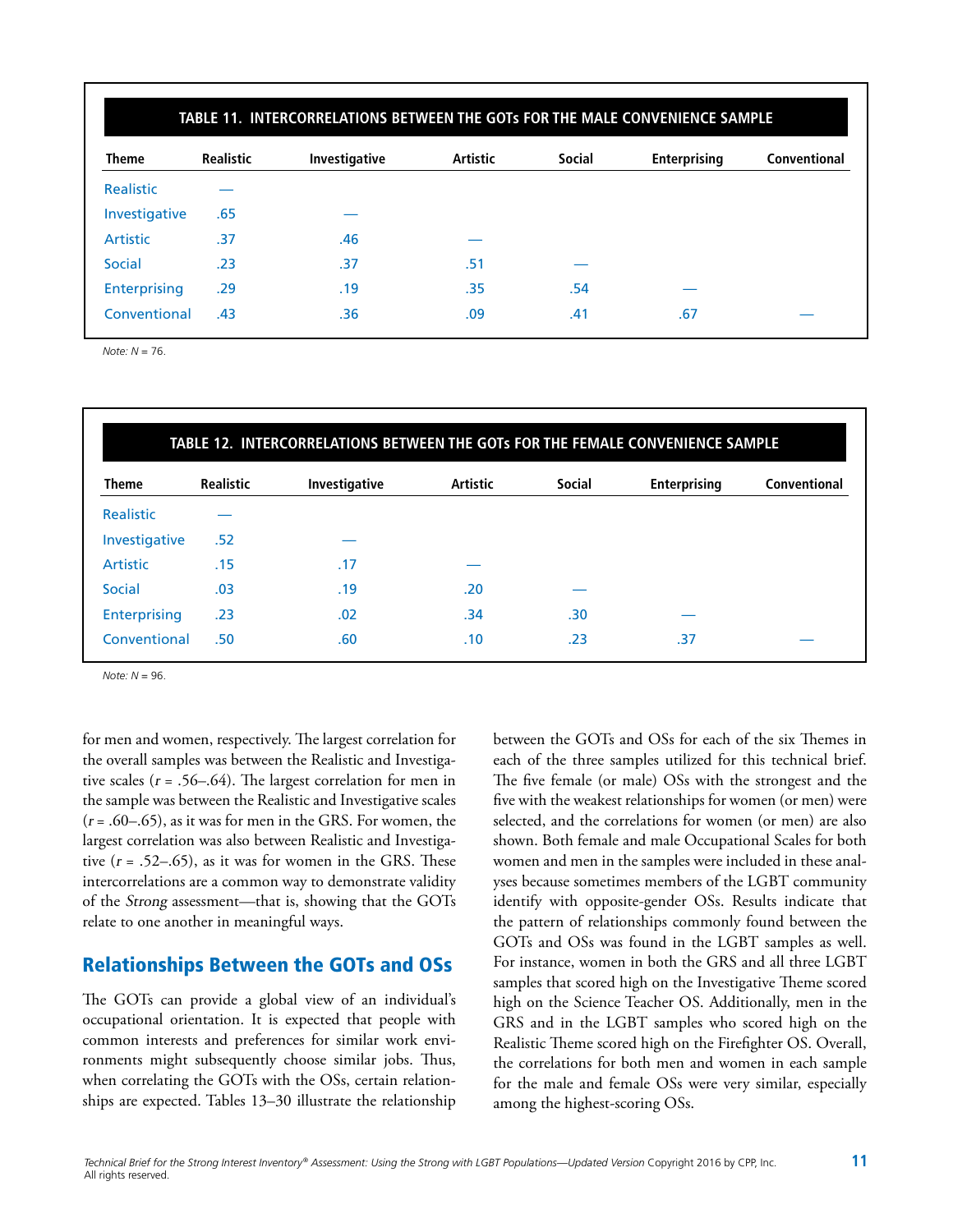#### **TABLE 13. FIVE HIGHEST AND LOWEST CORRELATIONS BETWEEN REALISTIC GOT AND OS SCALES FOR WOMEN AND MEN IN THE CPP SAMPLE**

| <b>Female Occupational Scale</b>   | Women r | Men r  | <b>Male Occupational Scale</b>   | Women r | Men r  |
|------------------------------------|---------|--------|----------------------------------|---------|--------|
| <b>Engineering Technician</b>      | .86     | .85    | <b>Engineer</b>                  | .77     | .71    |
| <b>Firefighter</b>                 | .79     | .72    | <b>Network Administrator</b>     | .77     | .70    |
| <b>Network Administrator</b>       | .79     | .72    | <b>Software Developer</b>        | .77     | .69    |
| <b>Computer Programmer</b>         | .76     | .70    | <b>Engineering Technician</b>    | .64     | .67    |
| <b>Software Developer</b>          | .75     | .77    | <b>Computer Systems Analyst</b>  | .73     | .65    |
| <b>Broadcast Journalist</b>        | $-.35$  | $-.34$ | <b>Buyer</b>                     | $-.31$  | $-.40$ |
| <b>Speech Pathologist</b>          | $-.38$  | $-.50$ | <b>Social Worker</b>             | $-.36$  | $-.41$ |
| <b>Advertising Account Manager</b> | $-.46$  | $-.40$ | <b>Mental Health Counselor</b>   | $-.48$  | $-.41$ |
| <b>Mental Health Counselor</b>     | $-.47$  | $-.39$ | <b>Special Education Teacher</b> | $-.11$  | $-.42$ |
| <b>Buyer</b>                       | $-.53$  | $-.54$ | <b>Speech Pathologist</b>        | $-.23$  | $-.43$ |

#### **TABLE 14. FIVE HIGHEST AND LOWEST CORRELATIONS BETWEEN INVESTIGATIVE GOT AND OS SCALES FOR WOMEN AND MEN IN THE CPP SAMPLE**

| <b>Female Occupational Scale</b>   | Women r | Men r  | <b>Male Occupational Scale</b>    | Women r | Men r  |
|------------------------------------|---------|--------|-----------------------------------|---------|--------|
| <b>Optometrist</b>                 | .86     | .86    | <b>Science Teacher</b>            | .78     | .87    |
| Chiropractor                       | .83     | .83    | <b>Medical Technologist</b>       | .81     | .83    |
| <b>Science Teacher</b>             | .82     | .88    | Engineer                          | .83     | .83    |
| <b>Engineer</b>                    | .81     | .80    | Chemist                           | .76     | .79    |
| <b>Medical Technologist</b>        | .79     | .80    | <b>Respiratory Therapist</b>      | .75     | .79    |
| Paralegal                          | $-.47$  | $-.51$ | <b>Interior Designer</b>          | $-.42$  | $-.45$ |
| Farmer/Rancher                     | $-.52$  | $-.52$ | <b>Restaurant Manager</b>         | $-.47$  | $-.49$ |
| <b>Florist</b>                     | $-.56$  | $-.57$ | <b>Business Education Teacher</b> | $-.32$  | $-.52$ |
| <b>Advertising Account Manager</b> | $-.57$  | $-.57$ | <b>Buyer</b>                      | $-.56$  | $-.55$ |
| <b>Buyer</b>                       | $-.70$  | $-.74$ | <b>Florist</b>                    | $-.65$  | $-.60$ |

#### **TABLE 15. FIVE HIGHEST AND LOWEST CORRELATIONS BETWEEN ARTISTIC GOT AND OS SCALES FOR WOMEN AND MEN IN THE CPP SAMPLE**

| <b>Female Occupational Scale</b>  | Women r | Men r  | <b>Male Occupational Scale</b>      | Women r | Men r  |
|-----------------------------------|---------|--------|-------------------------------------|---------|--------|
| <b>Editor</b>                     | .88     | .92    | Editor                              | .86     | .92    |
| <b>Arts/Entertainment Manager</b> | .84     | .86    | <b>Arts/Entertainment Manager</b>   | .93     | .91    |
| <b>ESL Instructor</b>             | .84     | .88    | <b>English Teacher</b>              | .76     | .85    |
| <b>Technical Writer</b>           | .80     | .89    | <b>Urban &amp; Regional Planner</b> | .72     | .85    |
| <b>Graphic Designer</b>           | .75     | .70    | <b>Technical Writer</b>             | .77     | .85    |
| <b>R&amp;D Manager</b>            | $-.28$  | $-.04$ | <b>Athletic Trainer</b>             | $-.32$  | $-.73$ |
| <b>Medical Technician</b>         | $-.32$  | $-.71$ | Automobile Mechanic                 | $-.63$  | $-.73$ |
| Farmer/Rancher                    | $-.55$  | $-.64$ | <b>Emergency Medical Technician</b> | $-.46$  | $-.79$ |
| <b>Financial Analyst</b>          | $-.70$  | $-.66$ | <b>Radiologic Technologist</b>      | $-.34$  | $-.80$ |
| <b>Production Worker</b>          | $-.75$  | $-.84$ | Farmer/Rancher                      | $-.83$  | $-.89$ |

*Note: N* = 127 (67 women and 60 men). Five highest correlations are shaded; five lowest correlations are not shaded.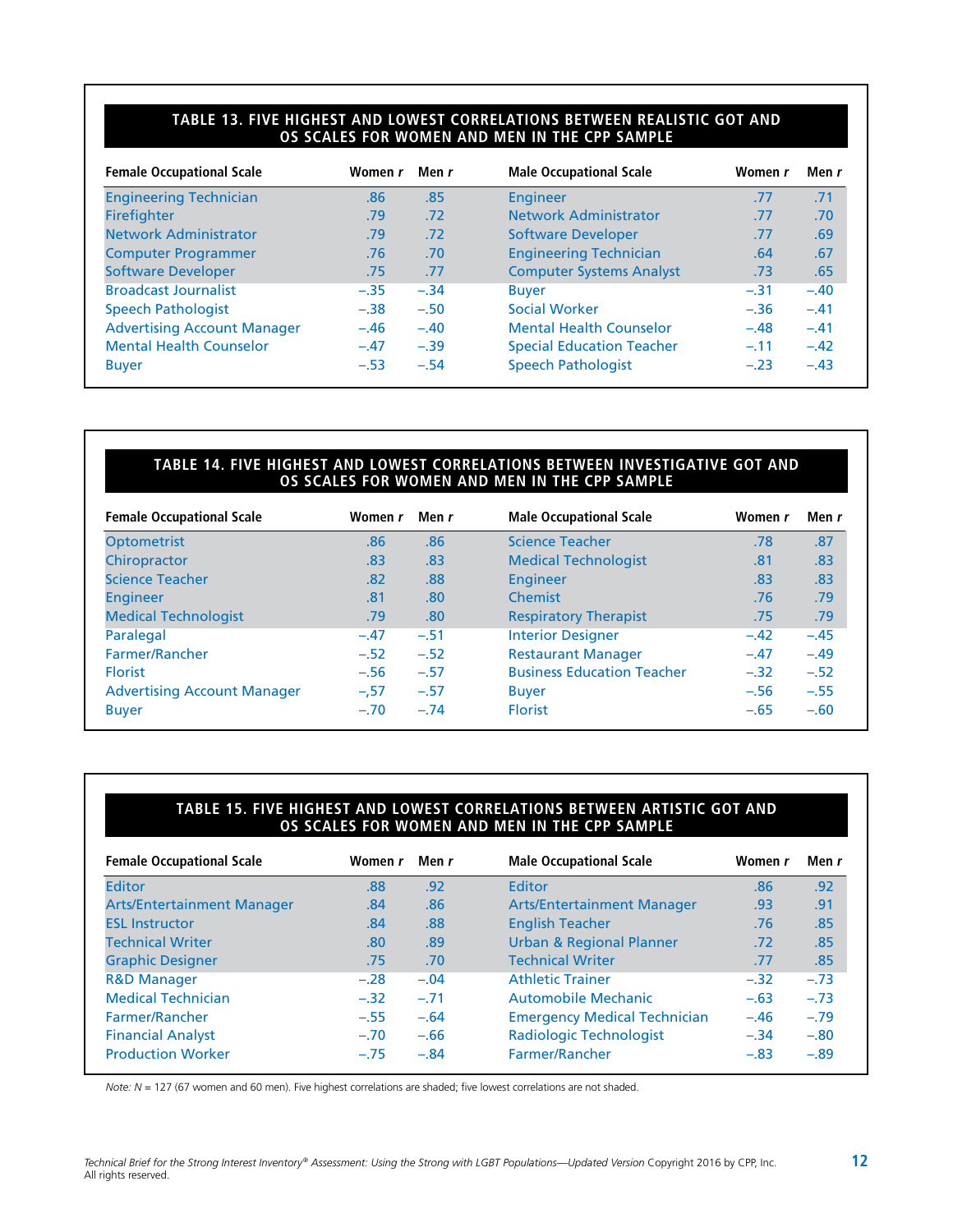#### **TABLE 16. FIVE HIGHEST AND LOWEST CORRELATIONS BETWEEN SOCIAL GOT AND OS SCALES FOR WOMEN AND MEN IN THE CPP SAMPLE**

| <b>Female Occupational Scale</b>  | Women r | Men r  | <b>Male Occupational Scale</b>   | Women r | Men r  |
|-----------------------------------|---------|--------|----------------------------------|---------|--------|
| <b>Rehabilitation Counselor</b>   | .88     | .81    | <b>Elementary School Teacher</b> | .92     | .94    |
| Social Worker                     | .88     | .89    | Middle School Teacher            | .90     | .87    |
| <b>Religious Spiritual Leader</b> | .88     | .75    | <b>Rehabilitation Counselor</b>  | .91     | .86    |
| <b>School Counselor</b>           | .88     | .81    | <b>Recreation Therapist</b>      | .82     | .85    |
| <b>Secondary School Teacher</b>   | .87     | .89    | <b>Career Counselor</b>          | .79     | .84    |
| <b>Computer &amp; IS Manager</b>  | $-.36$  | $-.39$ | Electrician                      | $-.50$  | $-.49$ |
| <b>R&amp;D Manager</b>            | $-.39$  | $-.51$ | <b>Engineering Technician</b>    | $-.29$  | $-.52$ |
| Landscape/Grounds Manager         | $-.40$  | $-.47$ | Optician                         | $-.31$  | $-.52$ |
| <b>Medical Illustrator</b>        | $-.42$  | $-.42$ | Carpenter                        | $-.40$  | $-.55$ |
| Artist                            | $-.59$  | $-.38$ | <b>Geologist</b>                 | $-.51$  | $-.55$ |

#### **TABLE 17. FIVE HIGHEST AND LOWEST CORRELATIONS BETWEEN ENTERPRISING GOT AND OS SCALES FOR WOMEN AND MEN IN THE CPP SAMPLE**

| <b>Female Occupational Scale</b>      | Women r | Men r  | <b>Male Occupational Scale</b>        | Women r | Men r  |
|---------------------------------------|---------|--------|---------------------------------------|---------|--------|
| <b>Realtor</b>                        | .93     | .93    | <b>Wholesale Sales Representative</b> | .91     | .91    |
| <b>Wholesale Sales Representative</b> | .92     | .91    | <b>Securities Sales Agent</b>         | .90     | .91    |
| <b>Technical Sales Representative</b> | .88     | .91    | <b>Sales Manager</b>                  | .88     | .89    |
| <b>Sales Manager</b>                  | .88     | .91    | Realtor                               | .89     | .89    |
| <b>Securities Sales Agent</b>         | .88     | .87    | <b>Marketing Manager</b>              | .83     | .87    |
| Forester                              | $-.49$  | $-.46$ | Artist                                | $-.62$  | $-.46$ |
| <b>Geologist</b>                      | $-.49$  | $-.34$ | Physician                             | $-.30$  | $-.49$ |
| Physician                             | $-.53$  | $-.65$ | <b>Geologist</b>                      | $-.69$  | $-.58$ |
| <b>Medical Illustrator</b>            | $-.54$  | $-.28$ | Mathematician                         | $-.68$  | $-.68$ |
| Artist                                | $-.63$  | $-.47$ | <b>Biologist</b>                      | $-.79$  | $-.80$ |

#### **TABLE 18. FIVE HIGHEST AND LOWEST CORRELATIONS BETWEEN CONVENTIONAL GOT AND OS SCALES FOR WOMEN AND MEN IN THE CPP SAMPLE**

| <b>Female Occupational Scale</b>   | Women r | Men r  | <b>Male Occupational Scale</b>   | Women r | Men r  |
|------------------------------------|---------|--------|----------------------------------|---------|--------|
| <b>Accountant</b>                  | .79     | .79    | <b>Financial Manager</b>         | .74     | .68    |
| Auditor                            | .78     | .67    | Accountant                       | .78     | .67    |
| <b>Financial Manager</b>           | .77     | .71    | Auditor                          | .77     | .67    |
| <b>Administrative Assistant</b>    | .76     | .53    | <b>Computer Systems Analyst</b>  | .68     | .67    |
| <b>Credit Manager</b>              | .73     | .66    | <b>Computer &amp; IS Manager</b> | .68     | .66    |
| <b>Mental Health Counselor</b>     | $-.34$  | $-.59$ | <b>Speech Pathologist</b>        | .06     | $-.41$ |
| <b>Advertising Account Manager</b> | $-.38$  | $-.38$ | Artist                           | $-.54$  | $-.47$ |
| <b>Medical Illustrator</b>         | $-.45$  | $-.25$ | <b>Graphic Designer</b>          | $-.50$  | $-.50$ |
| Photographer                       | $-.47$  | $-.46$ | <b>Mental Health Counselor</b>   | $-.30$  | $-.55$ |
| Artist                             | $-.71$  | $-.58$ | Social Worker                    | $-.23$  | $-.60$ |

*Note: N* = 127 (67 women and 60 men). Five highest correlations are shaded; five lowest correlations are not shaded.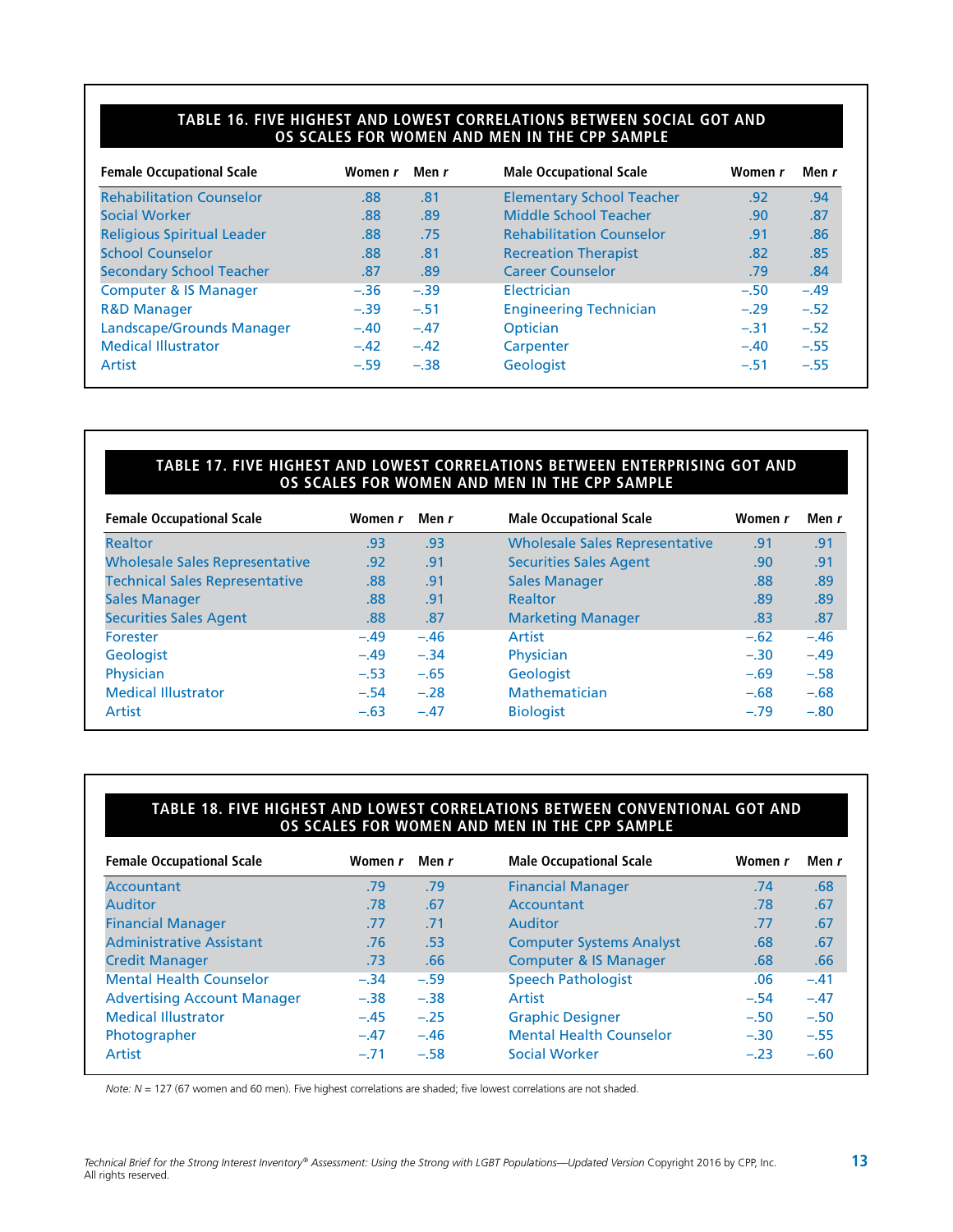#### **TABLE 19. FIVE HIGHEST AND LOWEST CORRELATIONS BETWEEN REALISTIC GOT AND OS SCALES FOR WOMEN AND MEN IN THE STRATIFIED SAMPLE**

| <b>Female Occupational Scale</b>    | Women r | Men r            | <b>Male Occupational Scale</b>   | Women r | Men r  |
|-------------------------------------|---------|------------------|----------------------------------|---------|--------|
| <b>Engineering Technician</b>       | .89     | .90              | Firefighter                      | .78     | .81    |
| <b>Firefighter</b>                  | .86     | .89              | <b>Engineer</b>                  | .79     | .81    |
| <b>Technical Support Specialist</b> | .81     | .84              | <b>Computer &amp; IS Manager</b> | .76     | .78    |
| <b>Engineer</b>                     | .80     | .82              | <b>Software Developer</b>        | .76     | .76    |
| <b>Network Administrator</b>        | .79     | .80 <sub>1</sub> | <b>Computer Systems Analyst</b>  | .74     | .76    |
| <b>Financial Analyst</b>            | $-.27$  | $-.25$           | <b>Translator</b>                | $-.28$  | $-.35$ |
| Photographer                        | $-.28$  | $-.34$           | <b>Graphic Designer</b>          | $-.36$  | $-.41$ |
| Artist                              | $-.47$  | $-.61$           | <b>Musician</b>                  | $-.29$  | $-.41$ |
| <b>Advertising Account Manager</b>  | $-.51$  | $-.46$           | <b>Interior Designer</b>         | $-.47$  | $-.46$ |
| <b>Buyer</b>                        | $-.53$  | $-.48$           | Artist                           | $-.42$  | $-.50$ |

#### **TABLE 20. FIVE HIGHEST AND LOWEST CORRELATIONS BETWEEN INVESTIGATIVE GOT AND OS SCALES FOR WOMEN AND MEN IN THE STRATIFIED SAMPLE**

| <b>Female Occupational Scale</b>   | Women r | Men r  | <b>Male Occupational Scale</b> | Women r | Men r  |
|------------------------------------|---------|--------|--------------------------------|---------|--------|
| <b>Science Teacher</b>             | .89     | .91    | <b>Science Teacher</b>         | .86     | .90    |
| <b>Optometrist</b>                 | .84     | .90    | <b>Medical Technologist</b>    | .84     | .87    |
| <b>Engineer</b>                    | .84     | .84    | Engineer                       | .85     | .86    |
| Chiropractor                       | .84     | .86    | <b>Respiratory Therapist</b>   | .82     | .85    |
| <b>Dentist</b>                     | .81     | .83    | Optometrist                    | .82     | .85    |
| Artist                             | $-.41$  | $-.46$ | Landscape/Grounds Manager      | $-.29$  | $-.42$ |
| Paralegal                          | $-.42$  | $-.39$ | <b>Restaurant Manager</b>      | $-.37$  | $-.48$ |
| Farmer/Rancher                     | $-.48$  | $-.58$ | <b>Buyer</b>                   | $-.42$  | $-.50$ |
| <b>Advertising Account Manager</b> | $-.61$  | $-.68$ | <b>Florist</b>                 | $-.48$  | $-.57$ |
| <b>Buyer</b>                       | $-.68$  | $-.73$ | <b>Interior Designer</b>       | $-.47$  | $-.58$ |

#### **TABLE 21. FIVE HIGHEST AND LOWEST CORRELATIONS BETWEEN ARTISTIC GOT AND OS SCALES FOR WOMEN AND MEN IN THE STRATIFIED SAMPLE**

| <b>Female Occupational Scale</b>  | Women r | Men r  | <b>Male Occupational Scale</b>        | Women r | Men r  |
|-----------------------------------|---------|--------|---------------------------------------|---------|--------|
| <b>Editor</b>                     | .90     | .94    | <b>Arts/Entertainment Manager</b>     | .92     | .94    |
| <b>Arts/Entertainment Manager</b> | .87     | .88    | Editor                                | .89     | .90    |
| <b>Technical Writer</b>           | .86     | .88    | <b>English Teacher</b>                | .84     | .84    |
| <b>ESL Instructor</b>             | .85     | .88    | <b>Urban &amp; Regional Planner</b>   | .74     | .78    |
| <b>English Teacher</b>            | .81     | .84    | Reporter                              | .78     | .77    |
| <b>Radiologic Technologist</b>    | $-.25$  | $-.21$ | <b>Vocational Agriculture Teacher</b> | $-.50$  | $-.54$ |
| <b>Medical Technician</b>         | $-.38$  | $-.33$ | <b>Emergency Medical Technician</b>   | $-.58$  | $-.56$ |
| Farmer/Rancher                    | $-.65$  | $-.71$ | <b>Military Enlisted</b>              | $-.56$  | $-.58$ |
| <b>Financial Analyst</b>          | $-.71$  | $-.70$ | <b>Automobile Mechanic</b>            | $-.67$  | $-.69$ |
| <b>Production Worker</b>          | $-.81$  | $-.83$ | Farmer/Rancher                        | $-.87$  | $-.88$ |

*Note: N* = 406 (206 women and 200 men). Five highest correlations are shaded; five lowest correlations are not shaded.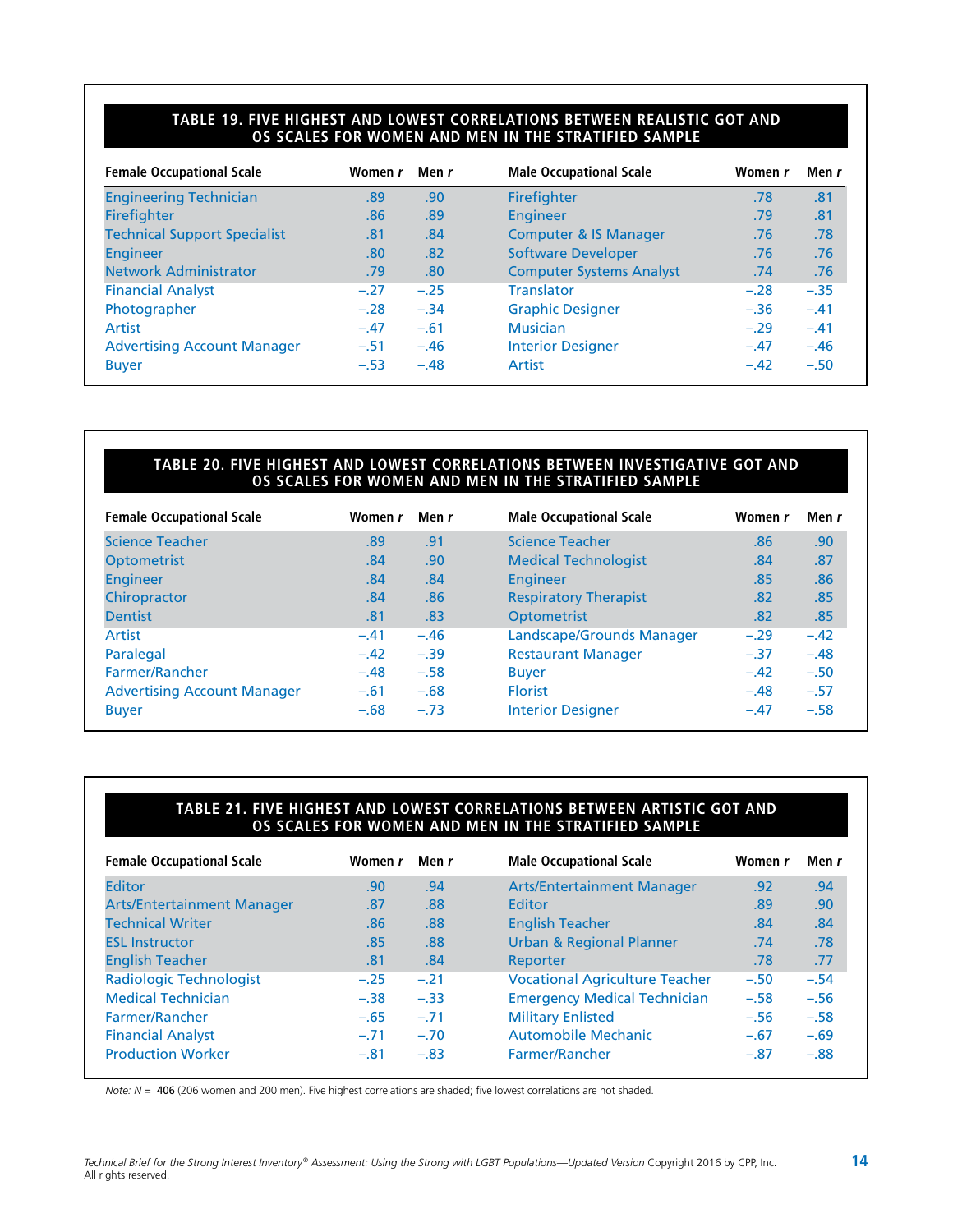#### **TABLE 22. FIVE HIGHEST AND LOWEST CORRELATIONS BETWEEN SOCIAL GOT AND OS SCALES FOR WOMEN AND MEN IN THE STRATIFIED SAMPLE**

| <b>Female Occupational Scale</b>  | Women r | Men r  | <b>Male Occupational Scale</b>    | Women r | Men r  |
|-----------------------------------|---------|--------|-----------------------------------|---------|--------|
| <b>Rehabilitation Counselor</b>   | .90     | .89    | Middle School Teacher             | .89     | .91    |
| <b>Elementary School Teacher</b>  | .89     | .86    | <b>Elementary School Teacher</b>  | .91     | .91    |
| <b>School Counselor</b>           | .88     | .86    | <b>Secondary School Teacher</b>   | .88     | .90    |
| <b>Secondary School Teacher</b>   | .88     | .87    | <b>Community Service Director</b> | .91     | .90    |
| <b>Religious Spiritual Leader</b> | .87     | .87    | <b>Rehabilitation Counselor</b>   | .89     | .89    |
| Farmer/Rancher                    | $-.27$  | $-.41$ | <b>Biologist</b>                  | $-.38$  | $-.32$ |
| <b>R&amp;D Manager</b>            | $-.29$  | $-.05$ | Geologist                         | $-.41$  | $-.54$ |
| <b>Financial Analyst</b>          | $-.32$  | $-.33$ | <b>Automobile Mechanic</b>        | $-.46$  | $-.46$ |
| <b>Medical Illustrator</b>        | $-.42$  | $-.37$ | Artist                            | $-.49$  | $-.39$ |
| Artist                            | $-.58$  | $-.65$ | Farmer/Rancher                    | $-.49$  | $-.53$ |

#### **TABLE 23. FIVE HIGHEST AND LOWEST CORRELATIONS BETWEEN ENTERPRISING GOT AND OS SCALES FOR WOMEN AND MEN IN THE STRATIFIED SAMPLE**

| <b>Female Occupational Scale</b>      | Women r | Men r  | <b>Male Occupational Scale</b>        | Women r | Men r  |
|---------------------------------------|---------|--------|---------------------------------------|---------|--------|
| <b>Wholesale Sales Representative</b> | .92     | .94    | <b>Wholesale Sales Representative</b> | .93     | .95    |
| <b>Realtor</b>                        | .92     | .95    | <b>Securities Sales Agent</b>         | .91     | .94    |
| <b>Securities Sales Agent</b>         | .92     | .92    | <b>Sales Manager</b>                  | .89     | .92    |
| <b>Sales Manager</b>                  | .91     | .93    | <b>Technical Sales Representative</b> | .89     | .91    |
| <b>Technical Sales Representative</b> | .89     | .91    | <b>Operations Manager</b>             | .90     | .91    |
| <b>Musician</b>                       | $-.33$  | $-.43$ | <b>Graphic Designer</b>               | $-.46$  | $-.44$ |
| Photographer                          | $-.34$  | $-.33$ | Mathematician                         | $-.64$  | $-.63$ |
| Physician                             | $-.41$  | $-.43$ | Artist                                | $-.63$  | $-.66$ |
| <b>Medical Illustrator</b>            | $-.49$  | $-.53$ | Geologist                             | $-.60$  | $-.67$ |
| Artist                                | $-.73$  | $-.73$ | <b>Biologist</b>                      | $-.72$  | $-.80$ |
|                                       |         |        |                                       |         |        |

#### **TABLE 24. FIVE HIGHEST AND LOWEST CORRELATIONS BETWEEN CONVENTIONAL GOT AND OS SCALES FOR WOMEN AND MEN IN THE STRATIFIED SAMPLE**

| Women r | Men r  | <b>Male Occupational Scale</b>     | Women r | Men r  |
|---------|--------|------------------------------------|---------|--------|
| .84     | .84    | Accountant                         | .82     | .87    |
| .83     | .87    | <b>Auditor</b>                     | .81     | .87    |
| .83     | .83    | <b>Financial Manager</b>           | .82     | .87    |
| .82     | .87    | <b>Business Finance Supervisor</b> | .81     | .85    |
| .82     | .85    | <b>Financial Analyst</b>           | .77     | .83    |
| $-.38$  | $-.43$ | <b>Interior Designer</b>           | $-.28$  | $-.42$ |
| $-.44$  | $-.50$ | <b>Musician</b>                    | $-.43$  | $-.51$ |
| $-.55$  | $-.55$ | <b>Biologist</b>                   | $-.48$  | $-.58$ |
| $-.55$  | $-.52$ | <b>Graphic Designer</b>            | $-.60$  | $-.62$ |
| $-.78$  | $-.82$ | Artist                             | $-.66$  | $-.72$ |
|         |        |                                    |         |        |

*Note: N* = 406 (206 women and 200 men). Five highest correlations are shaded; five lowest correlations are not shaded.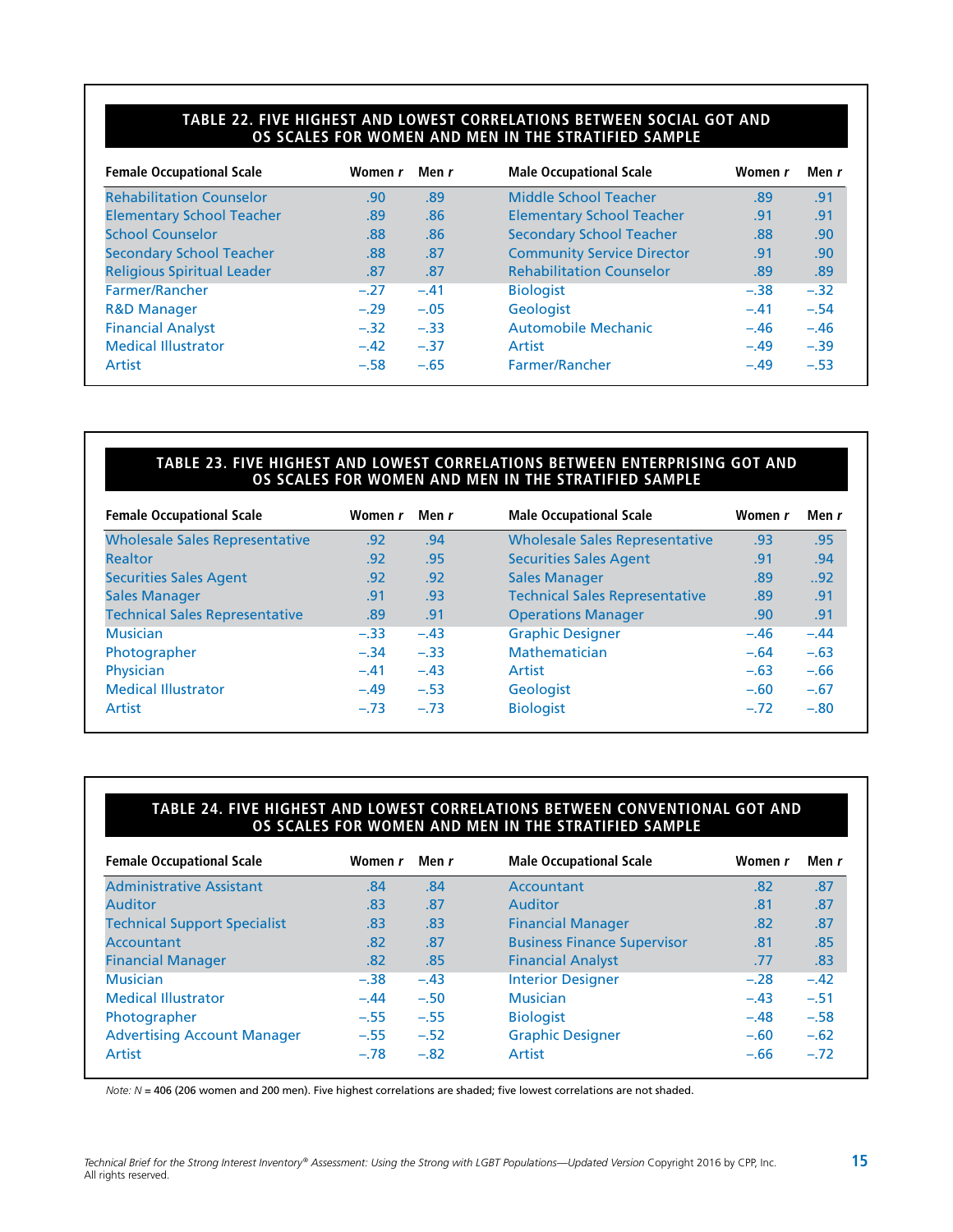#### **TABLE 25. FIVE HIGHEST AND LOWEST CORRELATIONS BETWEEN REALISTIC GOT AND OS SCALES FOR WOMEN AND MEN IN THE CONVENIENCE SAMPLE**

| <b>Female Occupational Scale</b>   | Women r | Men r  | <b>Male Occupational Scale</b>     | Women r | Men r  |
|------------------------------------|---------|--------|------------------------------------|---------|--------|
| <b>Engineering Technician</b>      | .85     | .89    | Firefighter                        | .71     | .76    |
| <b>Firefighter</b>                 | .83     | .82    | <b>Engineering Technician</b>      | .77     | .74    |
| Electrician                        | .75     | .76    | Network Administrator              | .63     | .73    |
| Landscape/Grounds Manager          | .74     | .77    | Engineer                           | .68     | .73    |
| <b>Automobile Mechanic</b>         | .73     | .74    | <b>Computer &amp; IS Manager</b>   | .61     | .69    |
| <b>Career Counselor</b>            | $-.34$  | $-.25$ | <b>Speech Pathologist</b>          | $-.32$  | $-.33$ |
| <b>Broadcast Journalist</b>        | $-.38$  | $-.37$ | <b>Buyer</b>                       | $-.32$  | $-.37$ |
| <b>Advertising Account Manager</b> | $-.41$  | $-.35$ | <b>Advertising Account Manager</b> | $-.34$  | $-.38$ |
| <b>Mental Health Counselor</b>     | $-.54$  | $-.38$ | <b>Mental Health Counselor</b>     | $-.48$  | $-.42$ |
| <b>Buyer</b>                       | $-.55$  | $-.57$ | <b>Interior Designer</b>           | $-.38$  | $-.45$ |

#### **TABLE 26. FIVE HIGHEST AND LOWEST CORRELATIONS BETWEEN INVESTIGATIVE GOT AND OS SCALES FOR WOMEN AND MEN IN THE CONVENIENCE SAMPLE**

| <b>Female Occupational Scale</b>   | Women r | Men r  | <b>Male Occupational Scale</b>     | Women r | Men r  |
|------------------------------------|---------|--------|------------------------------------|---------|--------|
| <b>Science Teacher</b>             | .87     | .87    | <b>Engineer</b>                    | .86     | .85    |
| <b>Optometrist</b>                 | .87     | .88    | <b>Medical Technologist</b>        | .87     | .83    |
| <b>Engineer</b>                    | .83     | .82    | <b>Optometrist</b>                 | .82     | .83    |
| <b>Medical Technologist</b>        | .83     | .79    | <b>Dentist</b>                     | .78     | .82    |
| <b>Physicist</b>                   | .80     | .75    | <b>R&amp;D Manager</b>             | .81     | .81    |
| <b>Community Service Director</b>  | $-.51$  | $-.41$ | <b>Florist</b>                     | $-.61$  | $-.47$ |
| Life Insurance Agent               | $-.54$  | $-.49$ | <b>Restaurant Manager</b>          | $-.52$  | $-.47$ |
| <b>Florist</b>                     | $-.59$  | $-.46$ | Life Insurance Agent               | $-.47$  | $-.48$ |
| <b>Advertising Account Manager</b> | $-.74$  | $-.62$ | <b>Interior Designer</b>           | $-.51$  | $-.50$ |
| <b>Buyer</b>                       | $-.78$  | $-.66$ | <b>Advertising Account Manager</b> | $-.54$  | $-.52$ |

#### **TABLE 27. FIVE HIGHEST AND LOWEST CORRELATIONS BETWEEN ARTISTIC GOT AND OS SCALES FOR WOMEN AND MEN IN THE CONVENIENCE SAMPLE**

| .88<br>.77<br>.76 | Arts/Entertainment Manager<br>Editor  | .91<br>.86 | .87<br>.86 |
|-------------------|---------------------------------------|------------|------------|
|                   |                                       |            |            |
|                   |                                       |            |            |
|                   | <b>English Teacher</b>                | .76        | .79        |
| .83               | <b>Art Teacher</b>                    | .78        | .74        |
| .66               | <b>Technical Writer</b>               | .77        | .69        |
| $-.15$            | <b>Vocational Agriculture Teacher</b> | $-.60$     | $-.41$     |
| $-.34$            | Electrician                           | $-.53$     | $-.45$     |
| $-.57$            | <b>Emergency Medical Technician</b>   | $-.67$     | $-.54$     |
| $-.64$            | <b>Automobile Mechanic</b>            | $-.65$     | $-.57$     |
| $-.76$            | Farmer/Rancher                        | $-.83$     | $-.82$     |
|                   |                                       |            |            |

*Note: N* = 171 (96 women and 75 men). Five highest correlations are shaded; five lowest correlations are not shaded.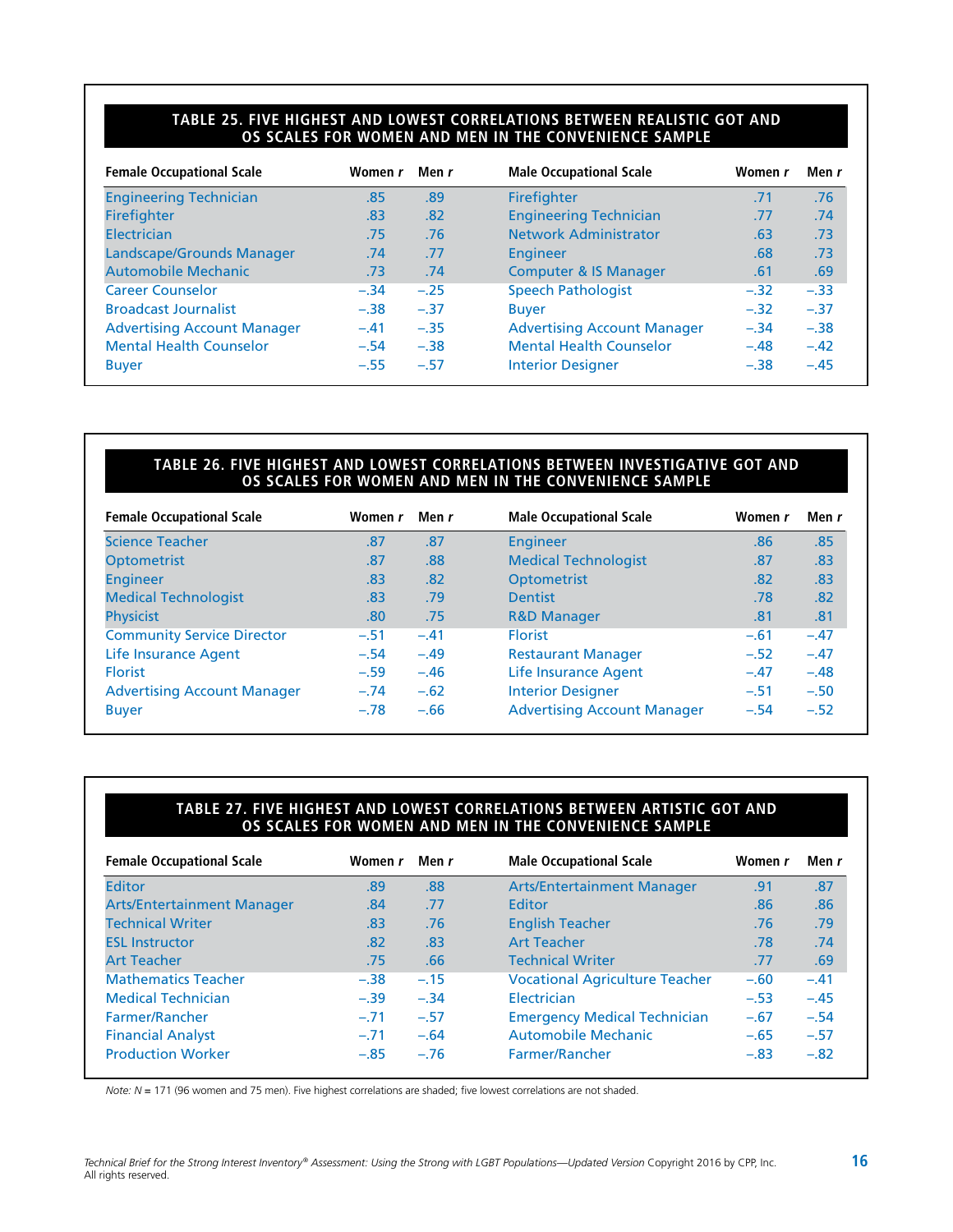#### **TABLE 28. FIVE HIGHEST AND LOWEST CORRELATIONS BETWEEN SOCIAL GOT AND OS SCALES FOR WOMEN AND MEN IN THE CONVENIENCE SAMPLE**

| <b>Female Occupational Scale</b> | Women r | Men r  | <b>Male Occupational Scale</b>   | Women r | Men r  |
|----------------------------------|---------|--------|----------------------------------|---------|--------|
| <b>Elementary School Teacher</b> | .86     | .88    | <b>Elementary School Teacher</b> | .90     | .90    |
| <b>Secondary School Teacher</b>  | .84     | .80    | Middle School Teacher            | .90     | .87    |
| <b>Rehabilitation Counselor</b>  | .84     | .84    | <b>Recreational Therapist</b>    | .78     | .84    |
| Social Worker                    | .82     | .79    | <b>Rehabilitation Counselor</b>  | .84     | .84    |
| <b>Special Education Teacher</b> | .82     | .82    | <b>Secondary School Teacher</b>  | .81     | .83    |
| <b>R&amp;D Manager</b>           | $-.27$  | $-.34$ | Carpenter                        | $-.32$  | $-.33$ |
| <b>Computer &amp; IS Manager</b> | $-.28$  | $-.30$ | Automobile Mechanic              | $-.32$  | $-.33$ |
| <b>Computer Systems Analyst</b>  | $-.33$  | $-.24$ | <b>Geologist</b>                 | $-.30$  | $-.35$ |
| <b>Medical Illustrator</b>       | $-.42$  | $-.38$ | Artist                           | $-.31$  | $-.36$ |
| Artist                           | $-.49$  | $-.50$ | Farmer/Rancher                   | $-.22$  | $-.36$ |

#### **TABLE 29. FIVE HIGHEST AND LOWEST CORRELATIONS BETWEEN ENTERPRISING GOT AND OS SCALES FOR WOMEN AND MEN IN THE CONVENIENCE SAMPLE**

| <b>Female Occupational Scale</b>      | Women r | Men r  | <b>Male Occupational Scale</b>        | Women r | Men r  |
|---------------------------------------|---------|--------|---------------------------------------|---------|--------|
| <b>Realtor</b>                        | .91     | .93    | <b>Wholesale Sales Representative</b> | .90     | .92    |
| <b>Purchasing Agent</b>               | .89     | .88    | <b>Securities Sales Agent</b>         | .89     | .90    |
| <b>Sales Manager</b>                  | .87     | .91    | <b>Sales Manager</b>                  | .82     | .90    |
| <b>Wholesale Sales Representative</b> | .86     | .90    | <b>Realtor</b>                        | .84     | .89    |
| <b>Securities Sales Agent</b>         | .85     | .90    | <b>Operations Manager</b>             | .79     | .88    |
| <b>Geologist</b>                      | $-.37$  | $-.43$ | Geographer                            | $-.49$  | $-.55$ |
| Mathematician                         | $-.42$  | $-.43$ | <b>Geologist</b>                      | $-.57$  | $-.64$ |
| Forester                              | $-.48$  | $-.52$ | Artist                                | $-.39$  | $-.65$ |
| <b>Biologist</b>                      | $-.52$  | $-.55$ | Mathematician                         | $-.67$  | $-.68$ |
| <b>Physician</b>                      | $-.55$  | $-.54$ | <b>Biologist</b>                      | $-.77$  | $-.84$ |
|                                       |         |        |                                       |         |        |

#### **TABLE 30. FIVE HIGHEST AND LOWEST CORRELATIONS BETWEEN CONVENTIONAL GOT AND OS SCALES FOR WOMEN AND MEN IN THE CONVENIENCE SAMPLE**

| .83<br>.77<br>.75 | .68A<br>.80 <sub>1</sub>                                     | ccountant<br><b>Financial Manager</b> | .66    | .75    |
|-------------------|--------------------------------------------------------------|---------------------------------------|--------|--------|
|                   |                                                              |                                       |        |        |
|                   |                                                              |                                       | .67    | .75    |
|                   | .75                                                          | Auditor                               | .74    | .72    |
|                   | .60                                                          | <b>Credit Manager</b>                 | .51    | .71    |
|                   | .56                                                          | <b>Business Finance Supervisor</b>    | .61    | .70    |
|                   | $-.30$                                                       | Photographer                          | $-.22$ | $-.52$ |
|                   | $-.63$                                                       | <b>Biologist</b>                      | $-.10$ | $-.54$ |
|                   | $-.42$                                                       | <b>Mental Health Counselor</b>        | $-.50$ | $-.59$ |
|                   | $-.65$                                                       | <b>Graphic Designer</b>               | $-.55$ | $-.67$ |
|                   | $-.75$                                                       | Artist                                | $-.50$ | $-.71$ |
|                   | .75<br>.74<br>$-.39$<br>$-.48$<br>$-.54$<br>$-.57$<br>$-.71$ |                                       |        |        |

*Note: N* = 171 (96 women and 75 men). Five highest correlations are shaded; five lowest correlations are not shaded.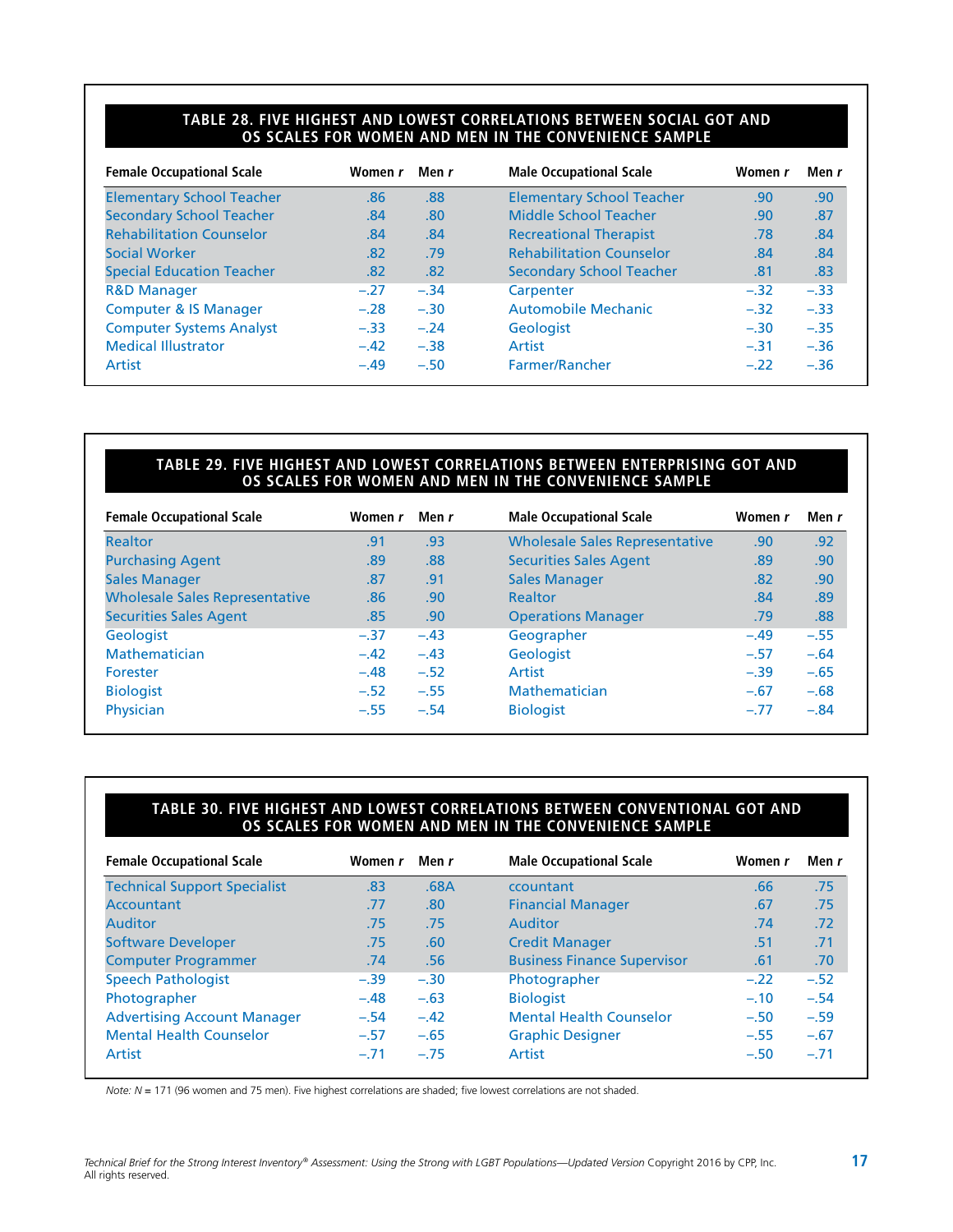# Relationships Between Learning Environment and Education Level

The Learning Environment scale was designed to differentiate people comfortable in formal academic settings from those who prefer learning in more practical or applied settings. Thus, one route to examining the validity of this PSS is to look at differences on the scale for people with varying amounts of formal education (Donnay et al., 2005, p. 148). Figures 2–4 show average learning environment scores for different levels of education. The figures for each sample show that as education level increases, so do learning environment scores. This finding is consistent with what was reported in the *Strong Interest Inventory*® *Manual* (Donnay et al., 2005).



**Figure 2. Learning Environment Scores by Education Level in the CPP Sample**



**Figure 3. Learning Environment Scores by Education Level in the Stratified Sample**